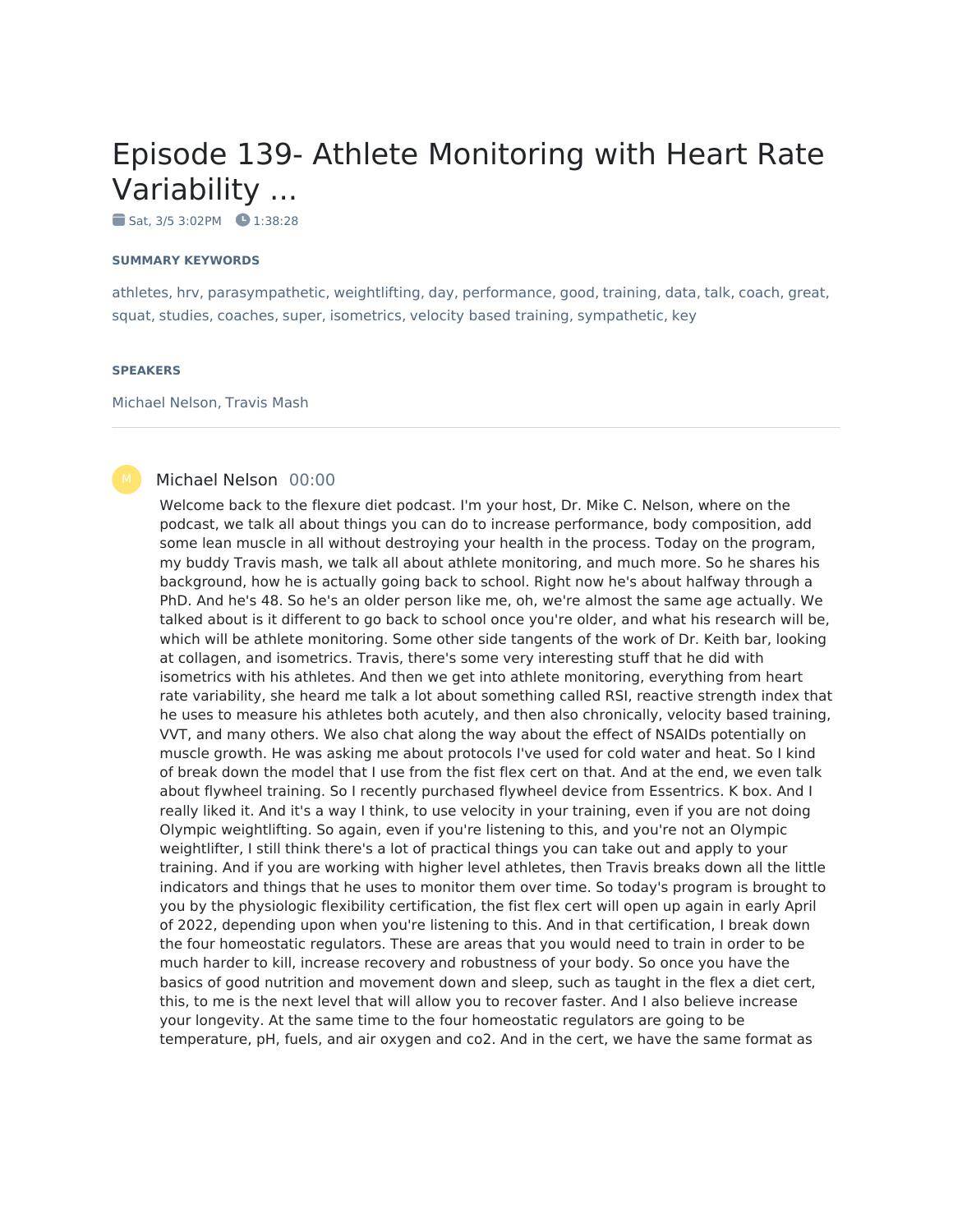the flex diet cert. So there's going to be eight interventions, right. So for temperature, you can have either a high temperature such as a sauna, or exercise in the heat, and then a cold temperature, such as cold water immersion, which I'm getting ready to do here after my cardio today. And at the end, you'll understand the four homeostatic regulators, you'll learn the idea of physiologic flexibility, what it is, is a concept. And then I also provide 40 specific action items and a full system for you to figure out what to do with yourself or your athletes. One of the problems right now is that these areas are becoming quite sexy. And there's some more talk about him, which is awesome. But it's extremely confusing. Should you use hot should you use cold? Like, at what point should I do different breathing techniques? Should I add intervals or do a long slow distance training? Right? Because if I work on intervals, so faster pace, that is something that is potentially changing your pH as you are literally dumping acid, hydrogen ions into the muscle. So we go through all of that and break it down into a system that you can apply to yourself and your clients so that you know exactly what to use at the right time. So go to physiologic flexibility.com. This is not open, when you're listening to this, you'll still be able to get on to the waitlist there. So you'll have all the information available to you once it is open or opens again. So sit back and grab some coffee. It's your neurons firing, and listen to my chat here with Travis mash of mash elite. Hey, welcome back to the flex diet podcast. And I actually have a formal intro this week, which is kind of kind of crazy. The last two guests, I just sort of we just started talking. So yeah, I'm here with Coach Travis mash. So say hello.

## Travis Mash 05:40

Hey, man, I'm excited to always talk to you and obviously, to hear.

#### Michael Nelson 05:45

Yeah, thank you so much for being here. I'm super excited to talk to you, we'll probably get into a little bit about the PhD process and some athlete monitoring from heart rate variability to a whole bunch of other stuff. And the great part about you is that you actually have data on like high level athletes, not just the people in grad students that you just shoved into a lab just to do measurements to see what the hell happens.

## T

T

#### Travis Mash 06:09

That was the whole point. Yes, I wanted to be able to, I wanted to do this research on, you know, the athletes I work with, because, you know, it's, it's a big difference in regular people, and then people who are at the elite level, so yeah,

#### Michael Nelson 06:24

yeah. And just in case people are living under a rock and don't know anything about you give us a little bit of background on what you've been doing. You've been coaching for quite a while, and you've got some super heavy, impressive lifts, and maybe a former life or a few years back,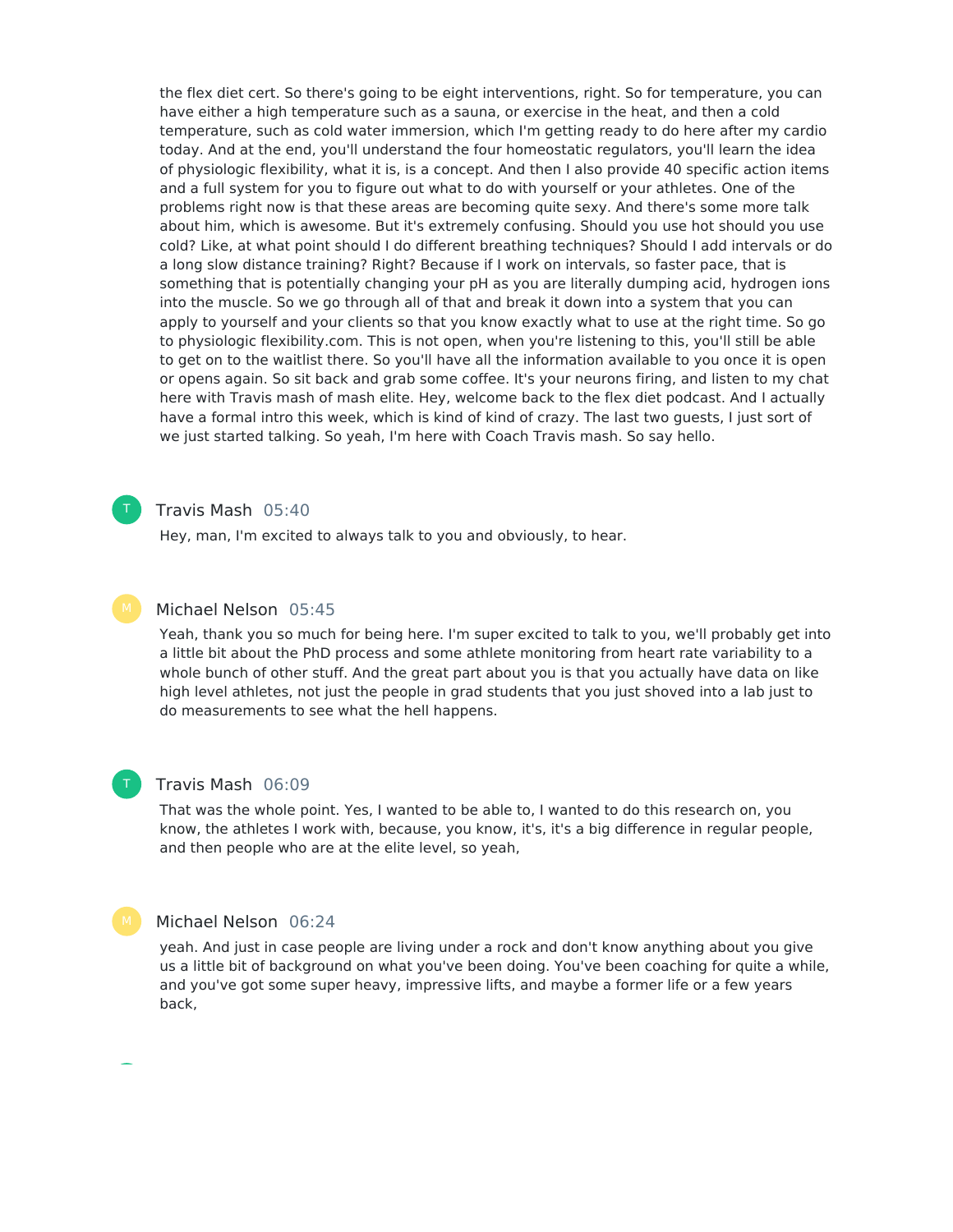

#### Travis Mash 06:39

former life. But I was I played football at Appalachian State University. And that's where I was introduced to science. And I also was lucky enough to have an amazing strength coach, because this is like 91 to 95, which is good. This thing was just kind of like, you know, becoming popular. And I had Mike Kant, who still I mean, he just, he was at Florida University Florence few years ago. He was incredible. And it was of the whole experience of Appalachian, that was the greatest because I got to see what great city niching performance can do. Like for example, we had an athlete, Matt Stevens, who was a walk on at Appalachian. And he was up, he was 176 pounds, six foot one and ran a four 740 and had a wasn't various verticals like maybe 28. So he was like, average at best. And, but he moved well, and he had a lot of skills. He was good at that guy. When he graduated. He went, I'm pretty sure he was drafted in the second round NFL, but he was 215 pounds and ran a four 440 yard dash that was, you know, that was laser because it was NFL Combine. And his verbal elite was 38 inches. I mean, it was like, Oh, it was a transformation. It so then I was I was fascinated. And I saw there was a bunch of us. It's just he had the biggest, you know, he was like a miracle. And so that's what got me intrigued. Anyway, then I went to, I graduated, I went straight to Colorado Springs. I got to coach and we looked at weightlifting. And that was West Barnett Tom Olympian. You're later I was invited from a training center. And I was doing weightlifting. And then I had to finally get sick on the stem of the story. Am I gonna drag it on too much more, but No, you're good. And a father who got sick in North Carolina. I moved back home. Back then, you know, there was a CrossFit. So there wasn't weightlifting on every corner. So I started powerlifting. That was like 2001. And then by the time it was like 2004, I was a world champion power lifter. I won the world championships three times. Brooke, several world records. I don't know. I'm not quite sure how many. But it was the all time total was my favorite though to 20. Anyway, so then. So

 $\beta$ 

what was your total at 224 14? What was it decided to cut out there?



#### Travis Mash 09:09

2414 2414. That was a beat at cons all time world record. And so that was the goal. That did it. However, we went on to beat me so the greatest for reason.

 $\beta$ 

But yeah, that's awesome. Almost that.



#### Travis Mash 09:29

And then, through all that I was coaching athletes in 1996 Jenny Driscoll, she was a volleyball player. She was my very first athletic performance client. But then when I was in Colorado, you know, I was coaching and training the whole time. I got to work with pro boxers. I got to work with some ice skaters because the world arena was right there. So I have biggest fear. I got to meet Charles pull again. I got to meet great, a great contractor. Oh, Dr. Mike Lee, the guy who in that letter T. Yeah. So it was just a great learning experience. The deuce of T Nation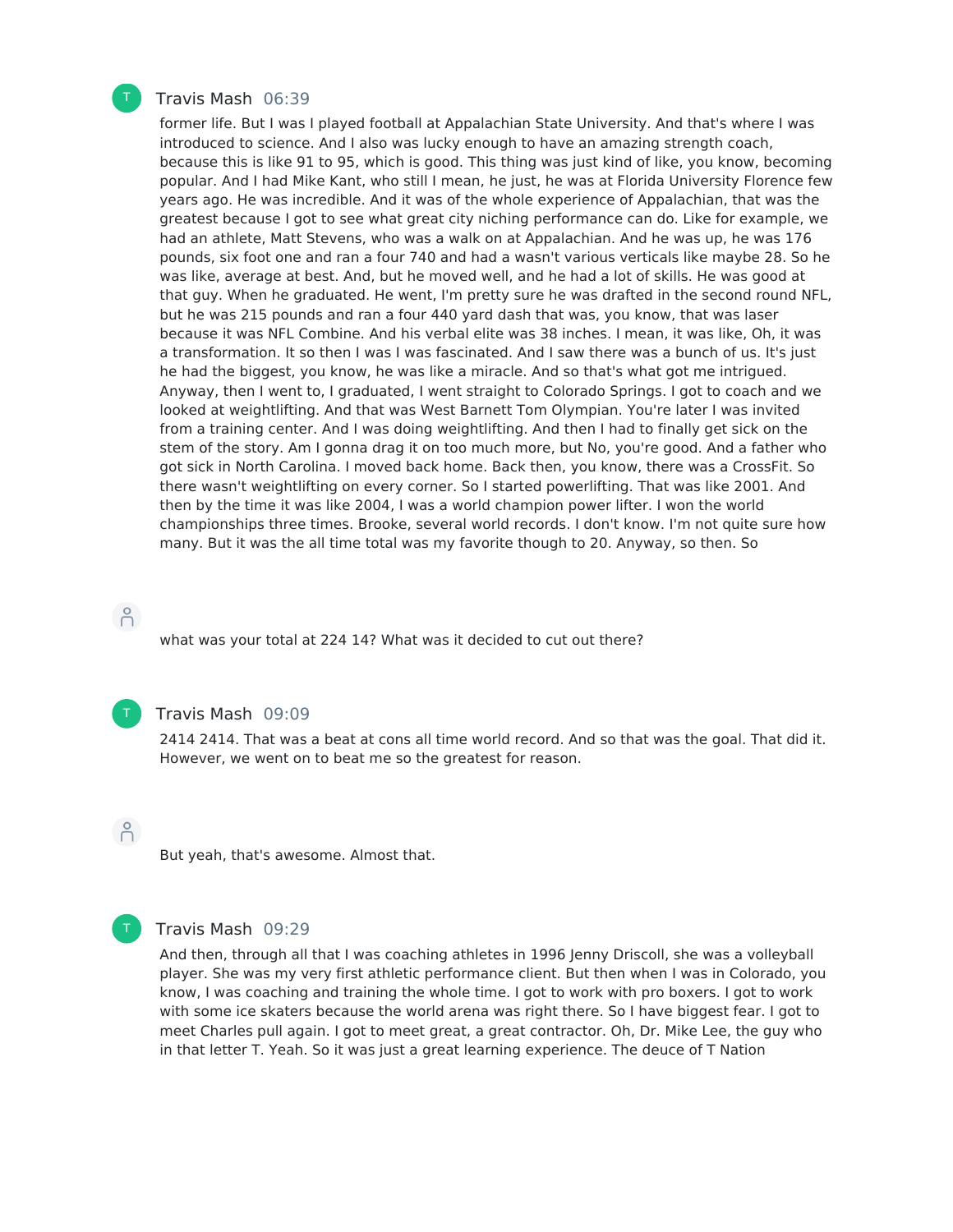Magazine, you probably know them. Yeah. Right down the road. Yeah, right. Yeah. So they were all like right there. And then since then I've been coaching athletes since and somehow, around 2012 I started getting back into coaching, weightlifting. And then I got the chance to work with muscle memory USA as a professional winning coach. And so then, somehow, someway, I started being you know, the weightlifting coach. So here we are. And now I'm back in school, so we're gonna pay. So there we go.



#### Michael Nelson 10:39

I'll go back to school for a PhD. I mean, that's, I always think it's interesting as an older student going back, and I graduated my PhD when I was 3839. I think losing track of time now, but

#### T

Travis Mash 10:52

you said 38. Mommy, yeah, yeah, it's



T

#### Michael Nelson 10:56

how is it different going back at your age? Because you're in your mid 40s? Now? Correct.

#### Travis Mash 11:01

I'm 48. Somebody? Yeah. Yeah. So I feel like I'm a much better student now. I mean, I was always a pretty good student. But yeah, my mother who was demanding on me, and that was good, thank God. And so, it, I feel like school. It's a do I love it, you know, so when I'm taking biomechanics, you know, I love it. And so I'm not just taking the class, like, I'm applying it right away. And that's a huge advantage. So you know, when I learned about a moment arm, I'm going straight to the weight room. And I'm like, figuring that out more specifically, you know. So that's, that's a big difference in physiology. Like, I'm everything I'm learning, I'm applying immediately. Like, right now, this semester, I'm really working on a deeper dive into sport psychology. And like, it has been a, I tell you what, man in his first few weeks this semester, I feel like I've improved the most of my entire life as a coach, just because of like, really thinking about the things that I'm doing and saying, expressions on my face, seeing how my athlete responds, it's been a huge improvement. So I wanted to go back to school because I did not want to be, you know, this in our world, you have the people like you, PhD, you're brilliant, you know, you coach people that you know, you work with clients. So you have that. And then there's people who are these great athletes, and they have a voice. That's okay. And then you have people who are just just to cut, you know, they coach, several athletes, and they have a voice. And so I wanted to bridge the worlds so we can understand each other better. Like I've been a great athlete, I've coached great athletes, and now I'm in you're trying to get in your world as an academia, so I can like bridge the gap.

#### Michael Nelson 12:45

No, I think that's great. Because even when I went back to school, I was. It was interesting, especially being done that. I think all the interesting stuff now is all in the overlaps, right? It's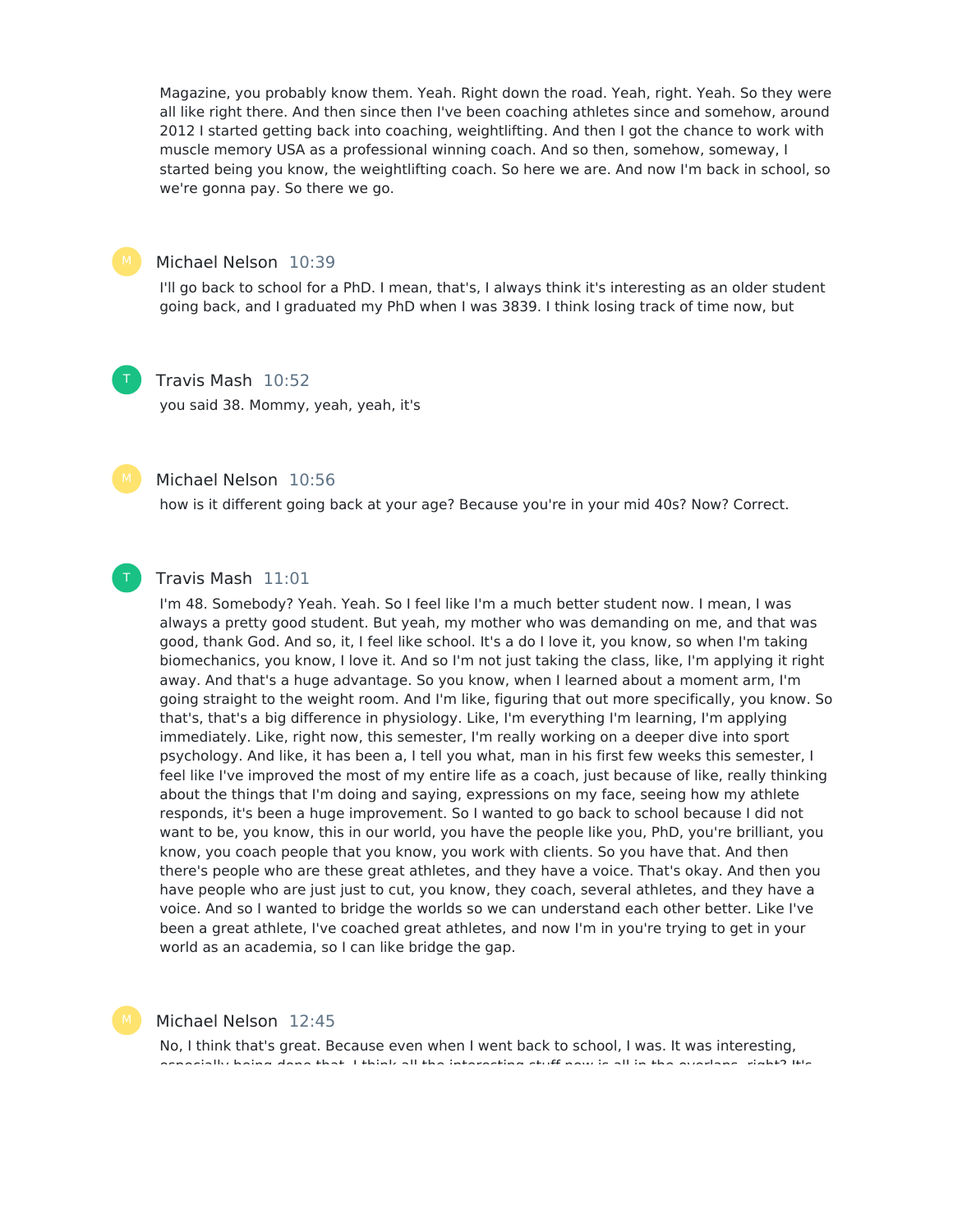especially being done that. I think all the interesting stuff now is all in the overlaps, right? It's an overlap of coach Gene or physiology of Muscle Fitness, and neurology, or the psychology aspect. There's all these overlaps that I think are like the next interesting area. And everyone talks about it. And they're like, oh, yeah, we have to, you know, Mind the Gap and fill in these things. But there's not many people that do it. And after I've kind of been in a little bit of both of those worlds, I kind of understand why. Because like from the research side, like I don't do research full time. Now Ihelp out with some papers and things. I'm interested here and there. So the hardcore researchers, they're like, you haven't published enough papers as first author, what are you doing? And then to like, hardcore coaches? It's like, oh, but you don't coach, you're not in the gym, you know, 60 hours a week, like bleeding through your eyeballs, right? No, but I'm like, I'm not trying to do either one of those 100% I'm trying to look at the interactions between the two. So it's, it's a thing that's definitely needed. But from the the standard, how it's been done for so long, you get lots of hate mail from both sides.

#### Travis Mash 13:59

Agree, man, I feel like you know, I'll I will write something about velocity based training. And then there'll be a coach that will be like, Oh, you don't need velocity based training?

#### Michael Nelson 14:08

What are you doing all that tech stuff, man, come on, just watch it doing,



T

#### Travis Mash 14:11

right? And they'll be like, you guys, all you do is track, you don't know how to use it. I'm like, son, you come to my gym, and I'll show you how we track and use it. You know, like, that's the point. You know what, what it is, you know, is that these people are afraid. I mean, I get it. You know, you're in the gym all the time, you're coaching hundreds of athletes and like, the thought of like learning a whole new subject area like, like HRV, or velocity based training or flywheel training, it freaks you out. You're like, Man, I don't have time to sit down at nighttime and try to figure this thing out. So the goal I have is to be able to simplify it for him because like, you know, at the base of loss based training, it's not very complicated. It's very easy to understand. And it's, it's, you can I can implement it in no time at all. And I can make that I can make to easy on, sounds like they don't freak out on me and just, you know, block it without even considering I'll make that transition and that learning process easier. At least, that's my goal, which something you do very well as well.

#### Michael Nelson 15:14

Do you find that the students, they're like, I noticed this when I went to grad school, like I, the two things I got wrong, I thought, one, oh, this is gonna be so amazing. Like, I'm gonna sit down and have like, these super in depth, you know, conversations about detailed stuff with my advisor and all the people are gonna be working on the same projects. And that like never happened, like I had those conversations, but it was not with people in my department. And it was also interesting how divorced it was from any application. So the Ryan joke is, you know,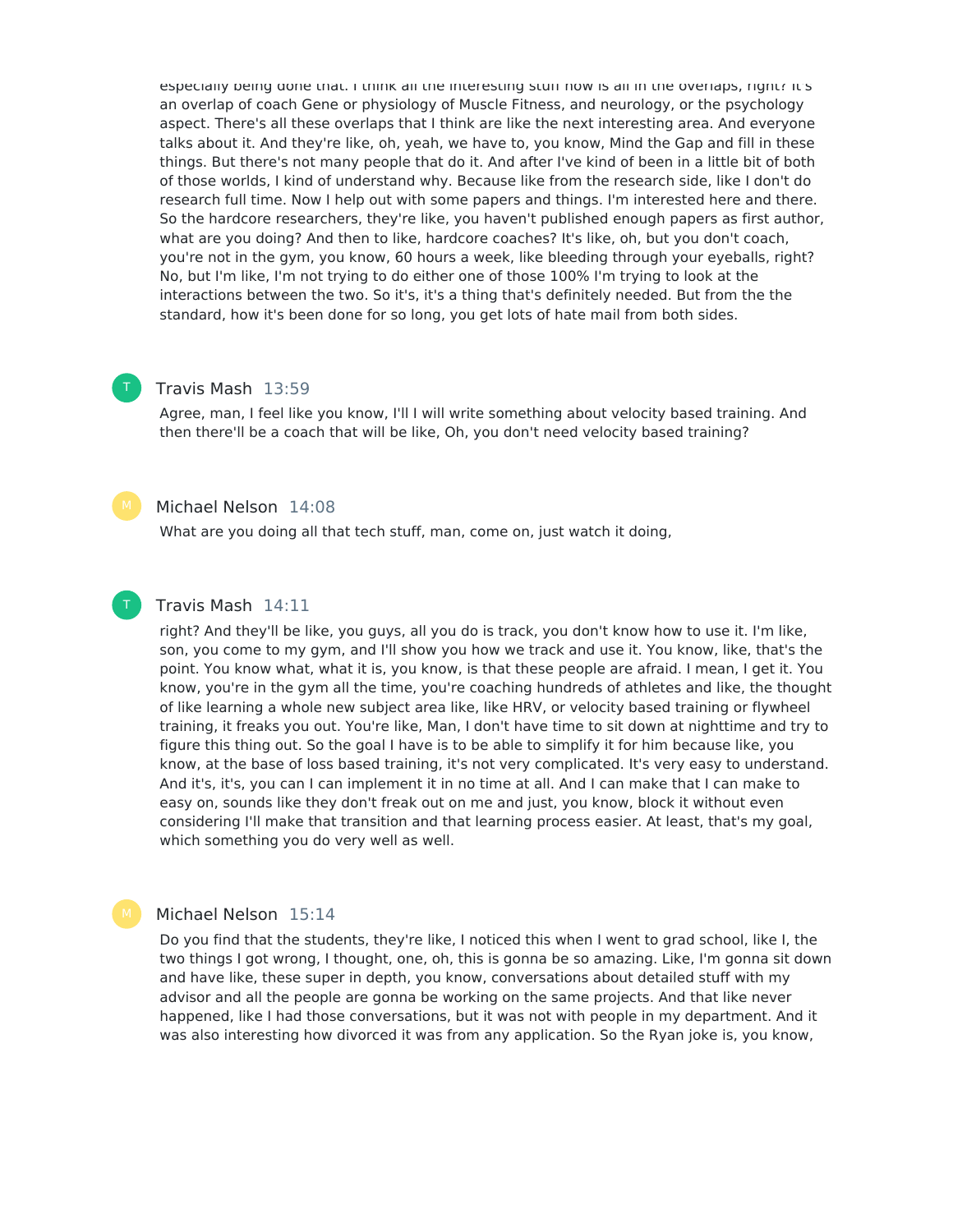students are coming in the lab, like me and two other PhD students. It was anything remotely applied, like the easiest question. They don't like playing amigo, I don't know. Just ask him. I'm like, you're getting a frickin PhD. And this is the exercise physiology department. You're a smart person, you understand stuff. But then you realize that like, they don't have to apply any of it. They're gonna do you know, muscle atrophy researching and cancer, whatever. Definitely 100% needed. I'm not saying they shouldn't study that. But it was just weird. It even like the highest level how divorced a lot of application was from it, which was kind of shocking to me. I

#### Travis Mash 16:21

T

know a lot. Luckily, there's two professors that are, you know, they seem to be like, very frequent, um, they're my professors. So I have to keep lighting is, you know, really big expert in biomechanics, and asset monitoring. So today, we're gonna talk about today. Yeah. So we've become the best friends. And so literally, I actually had a different advisor. But the more we got to know each other, he literally just took that rollover. Like, I didn't even ask for it. And then Dr. Cook was my original advisor, and the one who helped me start the weightlifting program. And the nor Ryan university, you know, he is more of the physiologist in so like, he's done a lot of research on perjury. So and both of them love as sport performance, and especially they love weightlifting. Yeah. So they've really helped helped me to implement it. So anytime they have any idea, they call me and, you know, we figured out with my athletes, so it's, I've been very blessed at this university, in particular, to be somewhere where the professor, you know, the head of department is good. So like, you know, he loves it for a spin. I've had good experience.

#### Michael Nelson 17:30

Yeah, no, that's awesome. I always throw that caveat out. Because I think people listening to this, especially a lot of up and coming coaches, it's become a life a better word trendy to get more advanced degrees. Now, and again, I'm not trying to talk to a lot of advanced degree, but a little bit of a warning of like, you know, the department urine is amazing. Alright, the department I was in, I literally sat down and asked my advisor once I said, Why are you in the exercise physiology department, because you don't give a shit about performance at all. And he's like, I just use exercise to push variables around in the body. And I'm like, okay, that's valid, but I'm like, I, I just never thought of it. Because I'm always like, well, how does it performance? How does it affect function? So a caveat for people listening? Make sure to ask the department, what do they enjoy? What research have they published to make sure that it's a good fit for you or your life's gonna be held?

## Travis Mash 18:24

T

Yeah. And there are several departments out there, you know, and it's getting much better. There's a few, there's a few out there who are like, you know, performance minded. And now this one, we talked to a gentleman, somewhere up north, you they're starting an online university. That's all geared towards, like actual performance implementation. So that should be cool. So one of the things I want to do too, by the way, in the future,

Michael Nelson 18:51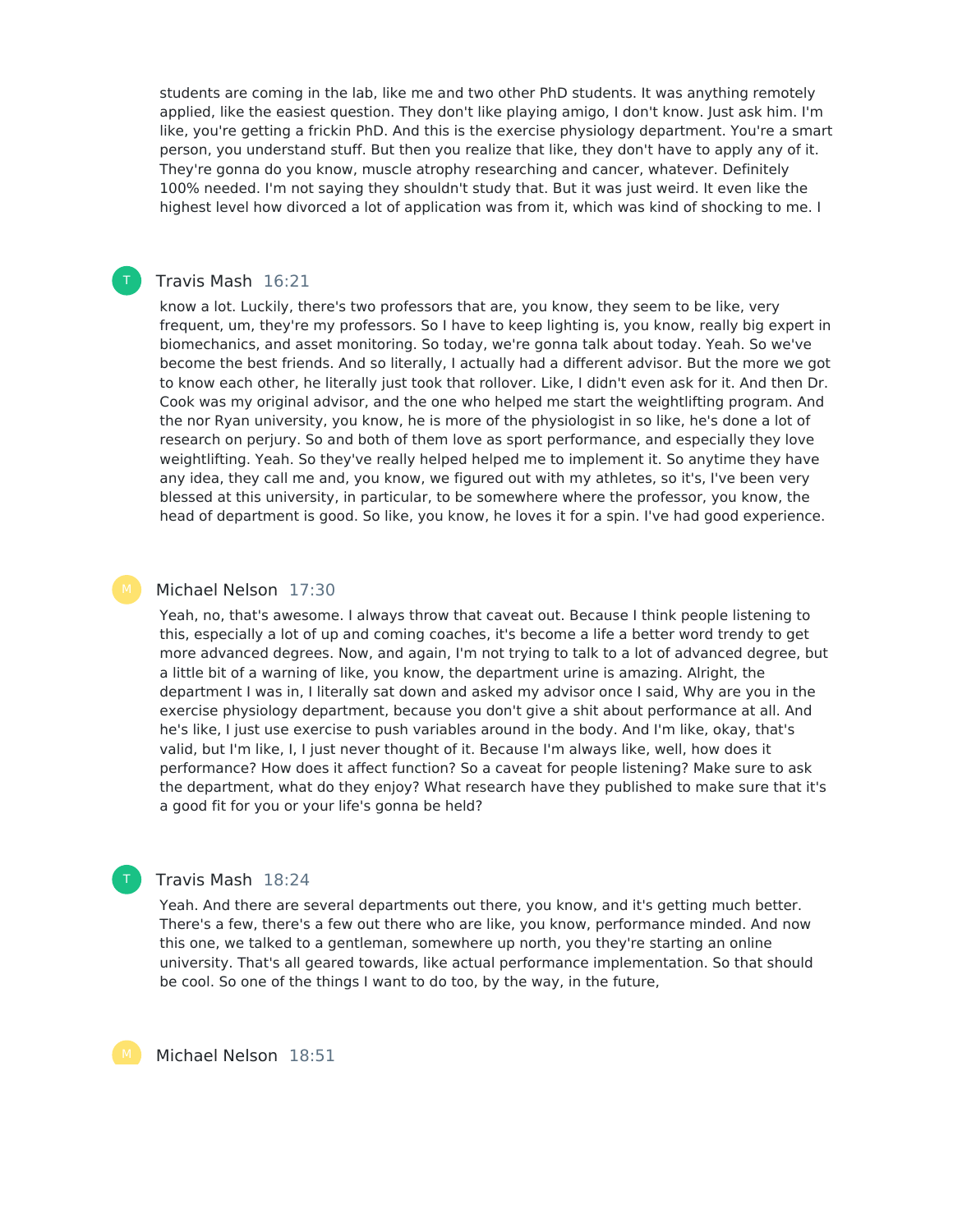yeah. And I think that's great. Like, there are those departments you can find, you know, my buddy, Dr. Bill Campbell runs a whole lab that's just looking at pyin athletic performance and body comp in primarily physique athletes, you know, so there are these little niche areas out there that you can still find, which is great. Yeah.

#### Travis Mash 19:08

T

Yeah, you're talking to Dr. Keith bar, like, yeah, attending guys. I, I love talking that dude. And I think his advantage is he started out as a strength coach in our PE teacher. Yeah. Which is amazing. I'm like, how is that guy PE teacher, but so he is really good at implementation. And here's how you could use it. And, you know, give me like, like guidelines, and then there's lots of things you can as a practitioner, in a lot of ways you can run with it.

#### Michael Nelson 19:39

Yeah. And he also consults with some pretty high level, you know, athletes and that kind of stuff, too. And it's funny though, like I talked to Stu Phillips about that, too. And he was a great guy. And you know, Stu and Keith are good friends, but he was kind of in a nice way, giving him shit about his models where, you know, there's only a limit of them and all that kind of stuff. And he was very frank with what the research is. But as you know, like, if you're looking at soft tendons you're looking at or soft tissue. No one's gonna allow you to biopsy their ACL and a human, right. So it's do is just doing it more in in just because they know each other and that kind of stuff. But it's always interesting to me have it's easy to be a critic and to understand what the limits of that model are and what you can actually do. Right. So I can read Keith bars research and say, well, a lot of it's animal data. It's anecdotal, they did some stuff on athletes, like where's the tissue biopsy of the data to show that it's actually better? That's like, Okay, you're really going to biopsy someone's ACL, especially a high level athlete. Good luck with all that.

#### Travis Mash 20:40

T

Well, I have I have now least man a semesters worth of data on our athletes, what we did is we implemented a lot of his, like principles, like for example, you know, like, he would tell you that the two ways to change the the tendon tissue in a way that's advantageous to an athlete would be isometrics would help thicken it. And then like the bounding will help the matrix form. And so we have many in our warm ups every single day, we've implemented certain specific isometric work, and where it works concerning a weightlifter. And we've implemented bounding in the form of simply just jump rope. We do. And it we've had a dramatic increase in vertical leaps. You know, it's been crazy, like, interesting, just jumped. Last semester, he jumped 34.5 inches this semester, 41 inches. Wow. And he's gained weight. And so it's not like he's, like, leaned up, which you can do. Now he's gained weight. It was, I couldn't believe it. So and it wasn't a fluke, like he did 41 One day. So I tested him the next day got 4045. It's like, insane. Anyway. So there's that anecdotal evidence and with the data, so I don't know.

Michael Nelson 22:05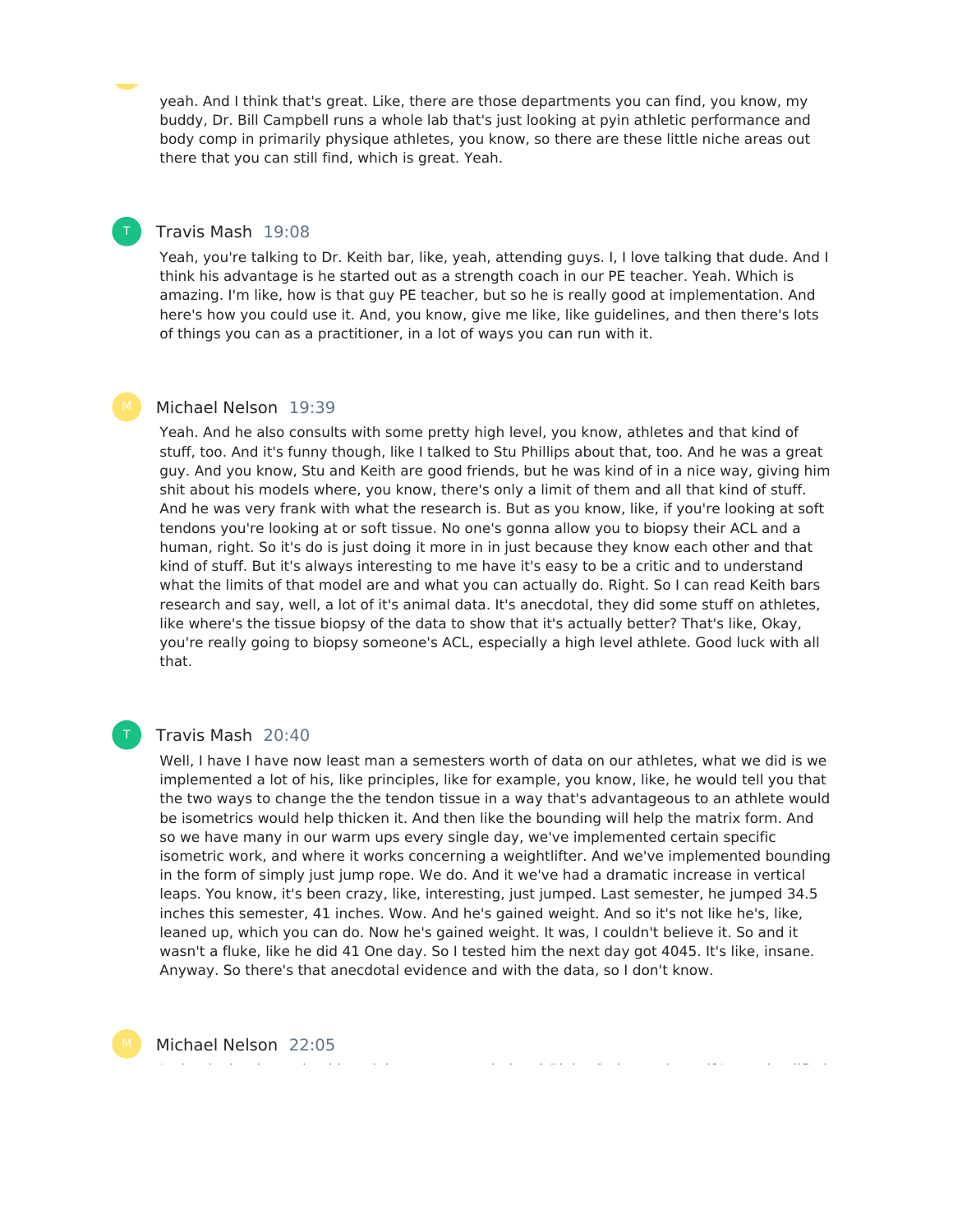Is that is that just using his training recommendations? Right. So let me know if I oversimplified this too much. If you've got an athlete who's very strong, but not very springy, maybe they should do more springy type training, or vice versa. If someone's a little bit too springy, maybe they just need to get stronger. Right? You could use like a rsi, Relative Strength Index to quantify that. I don't know if that's what you did. In that case?

#### Travis Mash 22:31

That's exactly what we did. Okay. Got it. So, yeah. And have you

### Michael Nelson 22:35

been able to provide any collagen or anything like that to see if there's any additional nutritional effect? That

#### Travis Mash 22:41

T

No, but you know, next phase will be that very thing. And so, you know, probably next semester? You know, I will add that because if you do it all, it's hard to tell what they don't know what's what, right. So this semester, we simply implemented the isometric work and the bounding, and it was a dramatic, nothing else. She's not here to let me throw this caveat that same. By the way, every single one of the athletes improved. And we did we did zero plyometrics that were weightlifters. So, by nature, what we do is similar, and it's explicit, but this kid has been with me, over twice, it seems 1012 years. So I've been the only one that's ever trained this kid. So nothing changed. Other than an implement an addition of the isometrics in the mountain. That's it.

#### Michael Nelson 23:32

That's super cool. Yeah. And if if you are able to do nutritional intervention, would you be able to do one of them as a placebo? Like taste matched control?

#### Travis Mash 23:42

Totally. Yeah. Yeah. Yeah. And I could do it with like, you know what I could do it when it comes to weightlifting, I have about 25 athletes, but in the school, you know, the, the room, I could get hundreds, you know, so I have the ability to do whatever I want to do, which is pretty exciting.

T

#### Michael Nelson 24:01

Yeah. I think that it would be great because, I mean, I read the case stuff years ago, and I started using it, um, you know, a fair amount of athletes, especially before they're like heavier, more lack of better word tissue intensive type, you know, days and, again, completely anecdotal. There's whole bunch of other factors, but it seems to help, right? Because I'm like,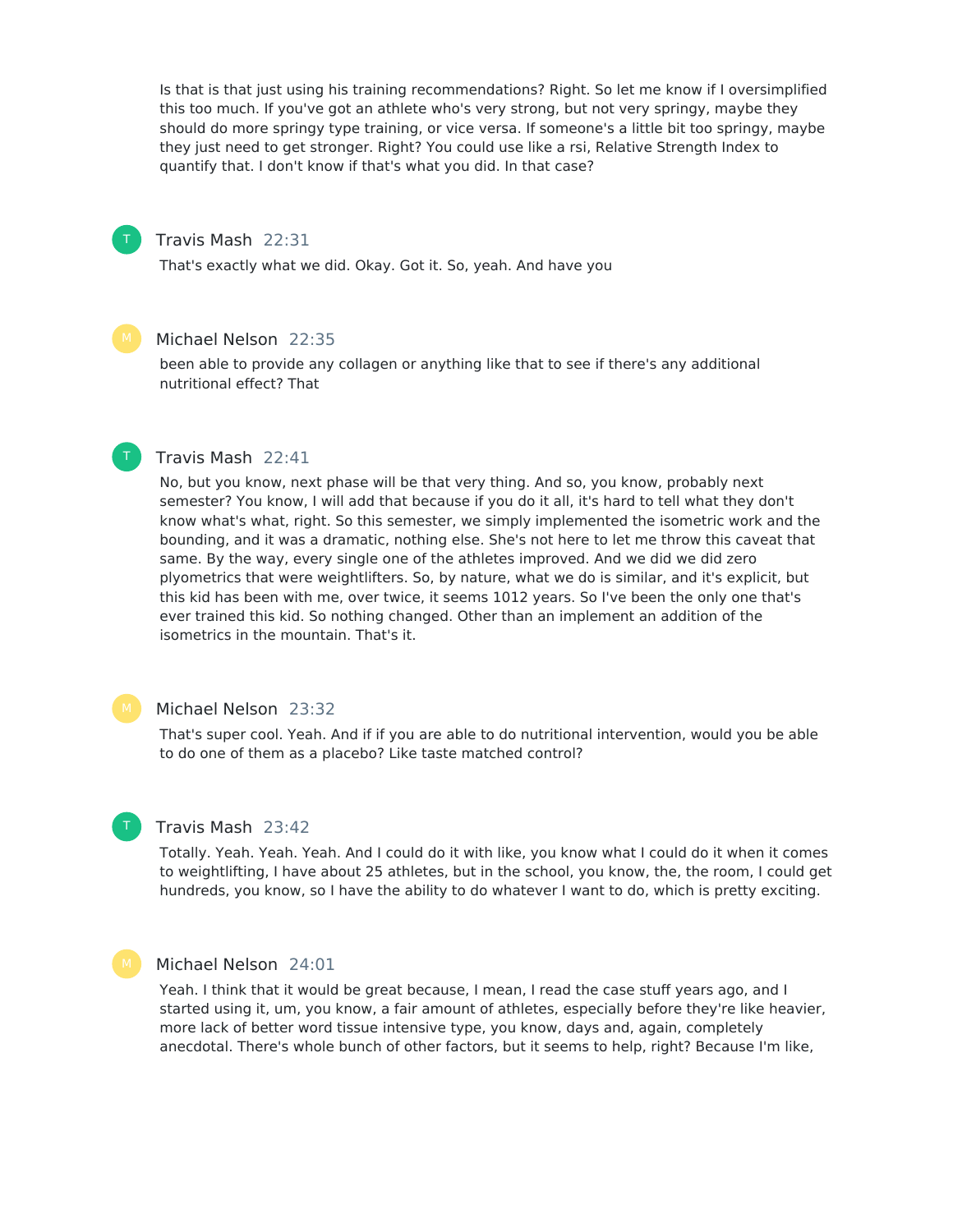what, what's the, the negative downside? They're already getting enough protein. So muscle recovery is going to be fine. So we're adding 15 grams of collagen a little bit of vitamin C 40 to 60 minutes before they train. Like if it doesn't do anything, there's no negative side effect other than a little bit of cost a little bit of a pain in the ass on their aspect to

#### Travis Mash 24:39

T

T

me ask you with when it comes to collagen, like is there a brand or what would you recommend if we if we took that next step?

#### Michael Nelson 24:48

I mean, I've been using the Great Lakes one. I've used Vital Proteins. I've talked to those guys a fair amount. Those are the two I primarily only used that There's no data on it, but I get more nervous on things that I know are going to be part of your physical structure in terms of quality, right, like vitamin C sorbic acid, like it's so mass produced, it's almost the same everywhere you use it, you kind of miss out a fair amount of it. But like collagen, you know, fish oil, like some things have become like, literally part of your structure. I'm like, I don't have any data to prove it, but I'll pay the extra \$10 A container and buy something I know is pretty high quality and much, uh, probably not get a bunch of other crap in there, too.

## Travis Mash 25:31

Yeah, which is for us is ultra important. You know, you know, you SATA for testing, right? Word, some BS like that. How much vitamin C. So 15 grams of collagen every single day that we're saying?

#### Michael Nelson 25:45

Yeah, so it's 10 to 15 grams, the studies were done, use 15 grams. They did it about 40 to 60 minutes before exercise. If you talk to Keith, like the vitamin C, he's like, he's not even sure if that makes any difference. It was a super small amount, like 30 milligrams or something like that. It was like a tiny amount. But the hard part is they did it with the initial studies. Right? So if you change anything from the initial studies, someone could come out and say, oh, is a vitamin C, you idiot. Why didn't you put it in? Right?

## Travis Mash 26:15

Right? Right. So I will definitely implement that now. And see if there's further if it is, it'll be insane because 41 is the highest is it now when I save vertically, there's no step.



T

#### Michael Nelson 26:30

Literally not static, right? Just Vertec or whatever using? We're now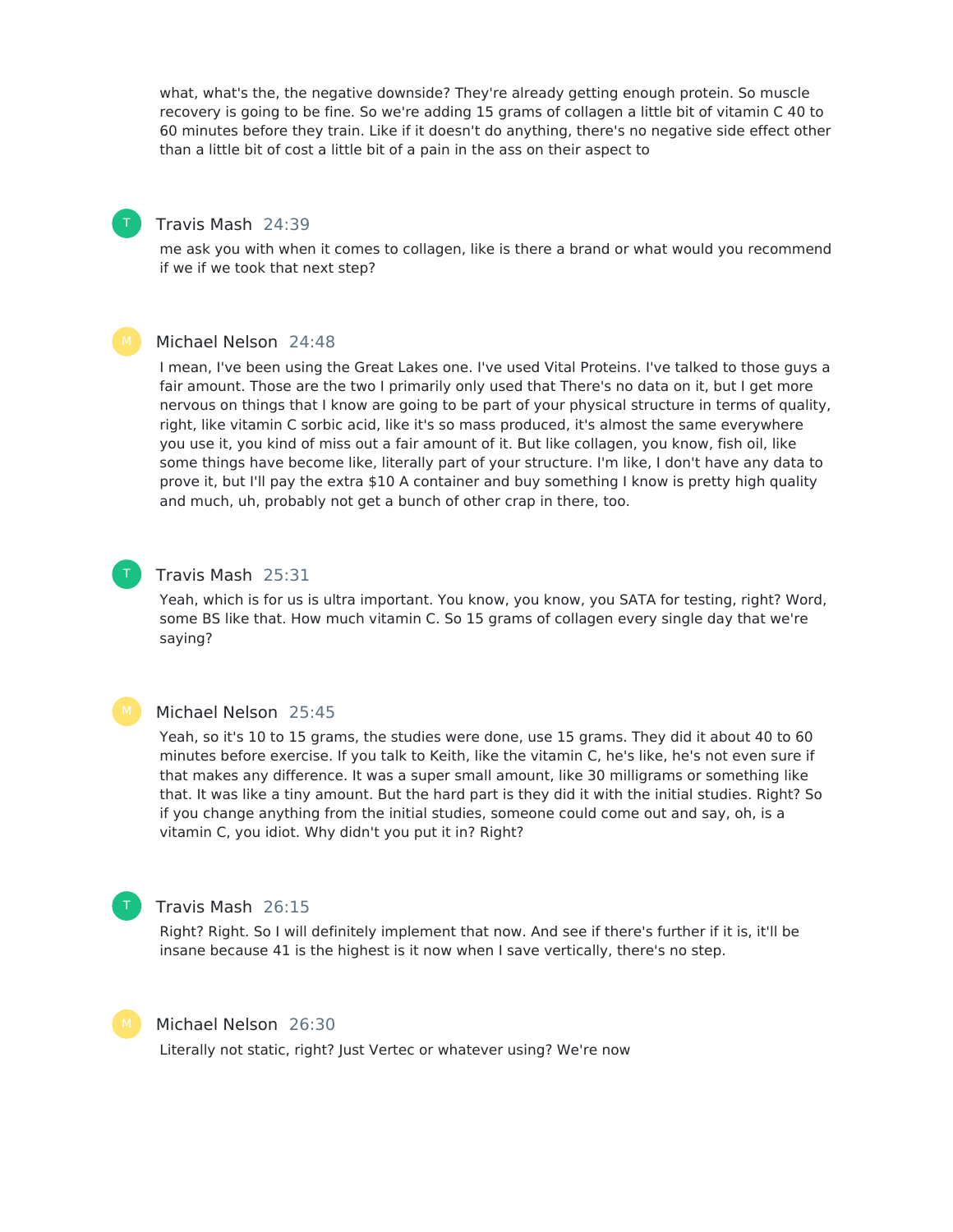

## Travis Mash 26:33

we use the jump mat. Cool for tech. So like, you know, I can I can make alterations. And



T

T

#### Michael Nelson 26:40

you can see, I'm at the top like, sure you are

#### Travis Mash 26:45

literally I made a career teaching people how to cheat that. So I don't right, the vertex. So yeah, the the GMAT seems to work really well, we we test there, you'll dig this because this will segment into the attic testing. Like we we teach the RSI every day, we do a 45 centimeter depth jump and we have with the jump mat, you know, anyone who doesn't know it's, what you do is you take the height of the job and divided by the ground contact time, which gives you you know, a correlate or gives you a number to compare to other people. So I just use a t score to compare everybody see, using the topic of the RSI scores isn't the bottom that I draw correlations between improvement and it's been the results have been really cool. I'll be presenting soon, soon.

#### Michael Nelson 27:36

So you're using an RSI score then to auto regulate their training for that right? Or is it a long term marker? Or is it both

#### Travis Mash 27:44

all the above so every single day they come in and they do a subjective questionnaire, you know, that we're going to look at like fatigue and stress outside of you know, the weight room because for all the I don't know, there's a whole lot of stress other than what I'm when I'm prescribing and, you know, stress is stress as anyone who knows anything about homeostasis like, you know, like, if I put stress on the body in the form of like, a girlfriend breaks up with you, it could be worse than a 10 by 10 You know, German Volume squat, oh, yeah, session it's, we have, so they do the subjective questionnaire they do. The you know, we do it after we will not we have that Keith bar, well, he didn't do the work for me, but it is a first then we go directly into they do the write their daily goal on a bar on the board. So I can see we can becomes reality, we can encourage everyone based on this, you know, their their subjective goal for the day. And then we test their their 45 centimeter depth jump. And then the third instrument wanted to I wanted to compare the three is in we take 85% of whatever movement is first whether it's a snatch, clean and jerk, a squat, pull whatever it is, and we look at 5% on an ongoing basis. And I start to develop you know, this is this is their average and if they're 10% above or below, we make changes. So if it's 10% Drop the normal, you know, I took Brian Nan's suggestions and what we do is some very light metabolic stress bodybuilding and send them home and get them recovered. So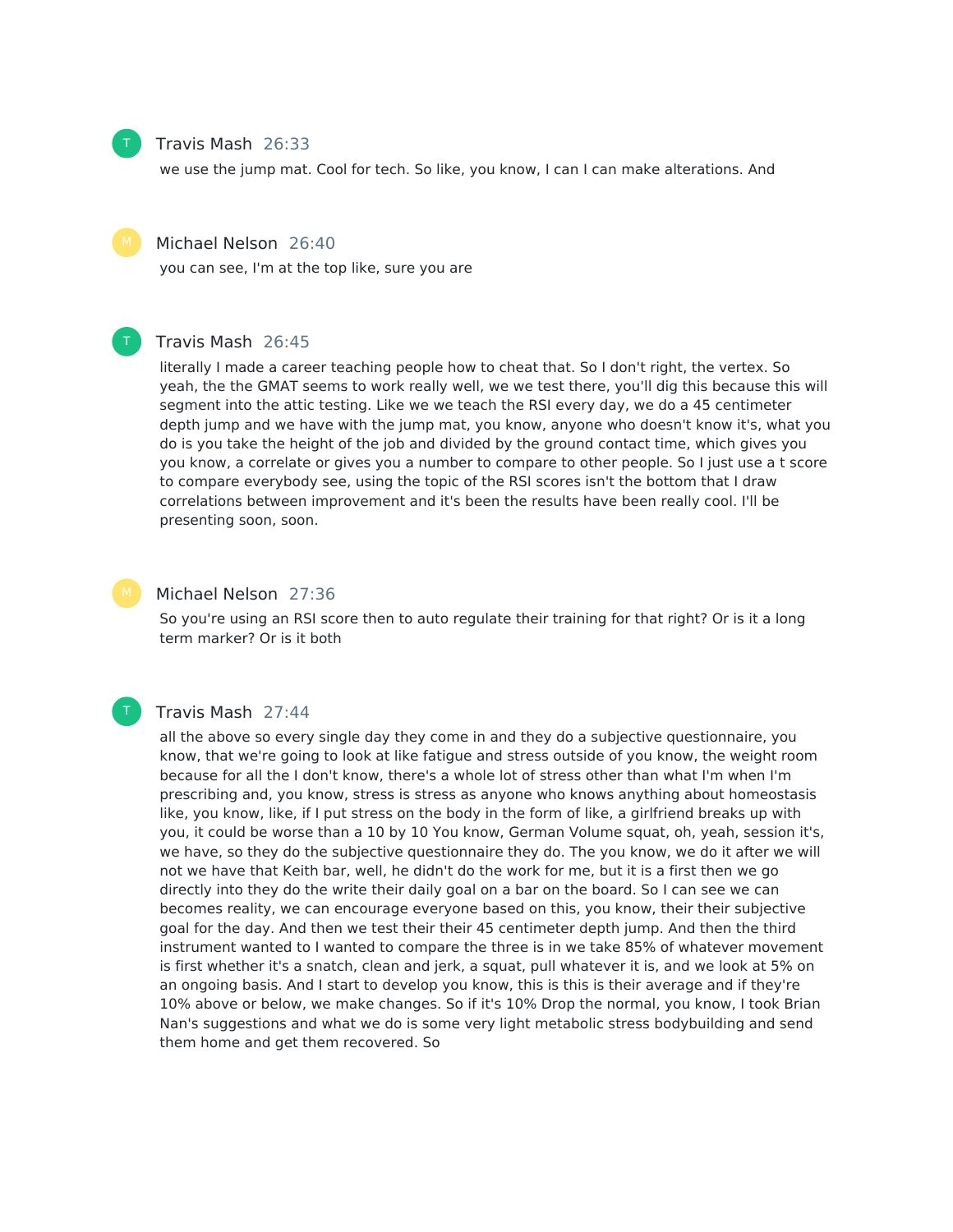#### Michael Nelson 29:27

like a one by 20 or just like old school, just get a pump and leave.



#### Travis Mash 29:33

Literally it's all school, get a pump and leave trying to do stuff that's not a whole lot of like muscle damage, but just metabolic stress. No I think have you thought about just doing some like what's the blood flow

 $\bigcap^{\circ}$ 

into VFR blood flow restriction?



#### Travis Mash 29:48

Yep. In like you try to do is encourage the the hormonal response that might help with Phil recovery process. Yeah, I know data to back that up. But



#### Michael Nelson 29:57

yeah, yeah. Do you think part of recovery This is like the old school Soviet stuff to that recovery is just blood flow. I mean, they were reaching that stuff for decades. And then the West were kind of like, I don't know, that's on, there's no data to support it. But you talk to like, every high level coach I've ever talked to, like almost all the recovery metrics for the most part, like, they kind of center around, like just getting more blood flow into the tissue that's having issues.



#### Travis Mash 30:21

Right. You know, first, I would say nutrition asleep.



#### Michael Nelson 30:26

Yeah. Cuz I mean, you have the basics done, but like what you would do in a session? Yeah.



### Travis Mash 30:29

Right. What I would do is like, yeah, we would increase blood flow, maybe, you know, change the, you know, what are your thoughts? This is more your world. But what about the contrast chanting the hot, cold, hot, cold, or nowadays, everyone's into cold. But there's like a split? You know, some people say, Absolutely not. Some people say

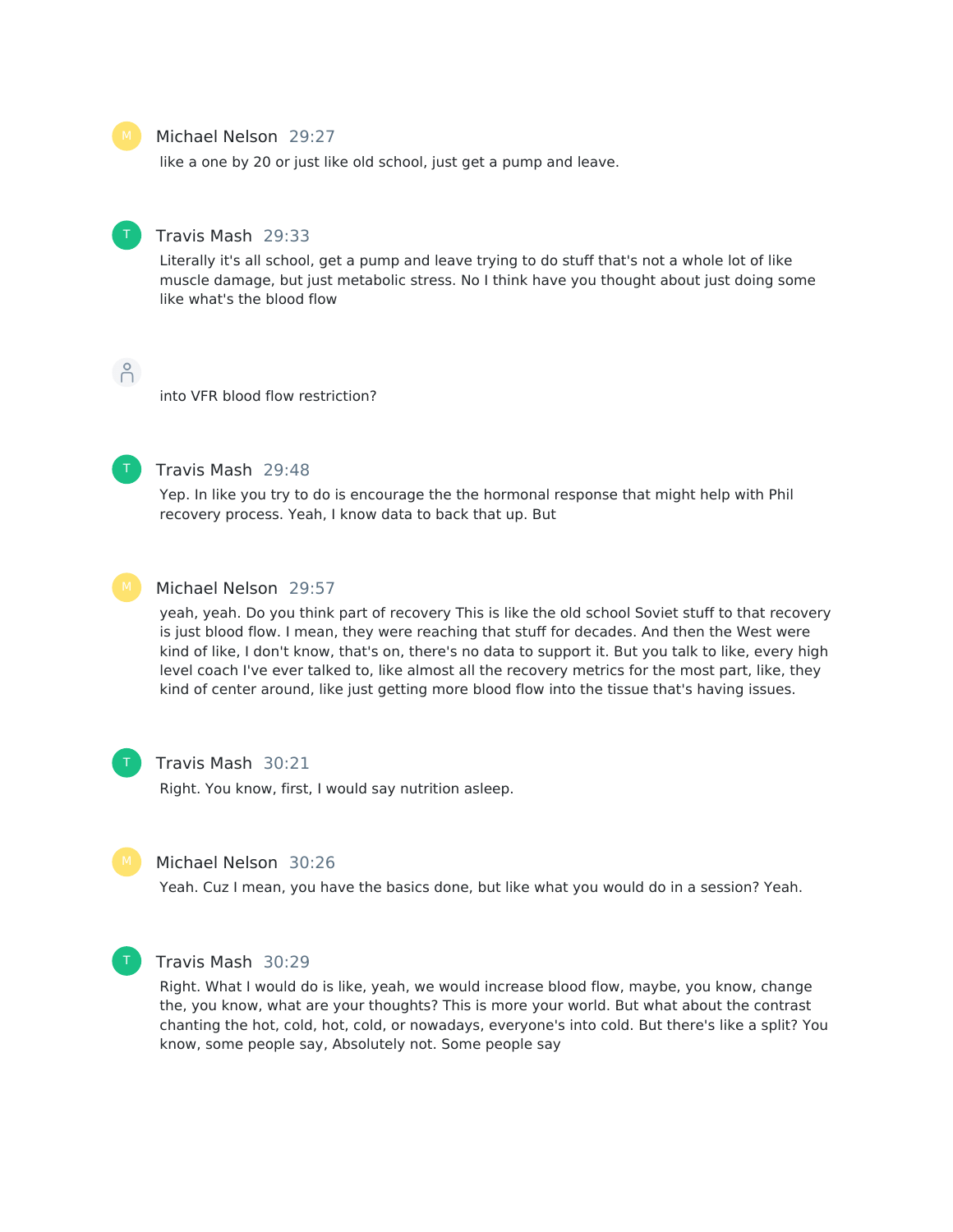#### Michael Nelson 30:48

yeah, so I would. So what I do with athletes is even just general population is, I imagine like a slight use a barbell model. And if you have no experience to call, you have no experience to heat and you've got access to both right. So it's not an access issue. I'm like, wait, what, what are your goals, to me, like heat has almost no downside, we're cold water potentially has more of a downside, right. So I would start a Monday heat and just like get in the sauna, get warm, you know, don't push yourself crazy, drink some fluid, do some relaxing, breathing, and then just watch the temperature and then the time that they're in there. And I'll just run those adaptations by just like scaling, lifting, right gonna go a little higher temperature gonna go a little bit longer, you know, once you start getting to 2030 minutes, you probably want to bump the temperature back up, go back down, you know, scale that up for 468 weeks. And then if you want to go further, then I would leave that adaptation kind of on hold. So maybe you do it one or two sessions a week. And then maybe you do some cold water immersion. So I would do that up to their, their chin. I just had people start at 50 degrees for 30 seconds. So pretty easy, it still feels cold, like never gotten 50 degree water. It's not. It's not warm. People are, are kind of hyper worried about the effect on muscle mass. But if you look at like the four studies of Madonna, most of them are from Norway. It's about 50 degrees Fahrenheit for at least 10 minutes. And that has to be done immediately after training. And I went through for the fist flexor and I got I must have spent months trying to figure out like, okay, in English, what does this mean? Right? If I'm Joe burrow meathead, and I'm like, I'm gonna do cold water for 50 degrees for 10 minutes after all my hypertrophy sessions, like how much mass out of what I could potentially accumulate like, what does that cost me? Right? I just stuff my my mythical, like the maximum rate of gain is like a pound per month, which for advanced athletes is probably way too high. Is it? Is it cold water immersion, costing me half a pound a quarter of a pound a third of a pound? And the answer is I I don't know. Because all the data is mixed, right? You're looking at muscle fiber changes. There was one study that did do DEXA. But the air within the DEXA doesn't really allow you to figure out what the amount would really be because of the error bars. And so it does appear to be a real thing. But unless you're all out maximal hypertrophy, I don't think you need to worry about it. So I'd have people do cold work up to, you know, probably down to 40 degrees, once you get to about five or six minutes at that temperature easily. Then drop the temp and go again. So I'd have new cold for another 48 weeks, the ones are good at cold, their heat is still kind of good, then I would have them do contrast. So then I would have them do hot, and then a little bit of cold and then back and forth. Cool. I like that. Because I think that is the biggest stressor. And it has so many unknowns, you can't troubleshoot it. Right? Like how long were in the hot? Well, how long did it feel? What was the temperature was the duration? Okay, how long before now you got in the cold? What was the temp? What was the duration? You've got so many moving variables that if it doesn't work, you're like, shit? I don't know. I don't know if it works. Don't worry about it. Right.

#### T

## Travis Mash 34:16

Really, I never heard anyone talk in terms of like, too busy talking like I would talk scribing you know, volume. Yeah. Yeah, this is great.

M Michael Nelson 34.25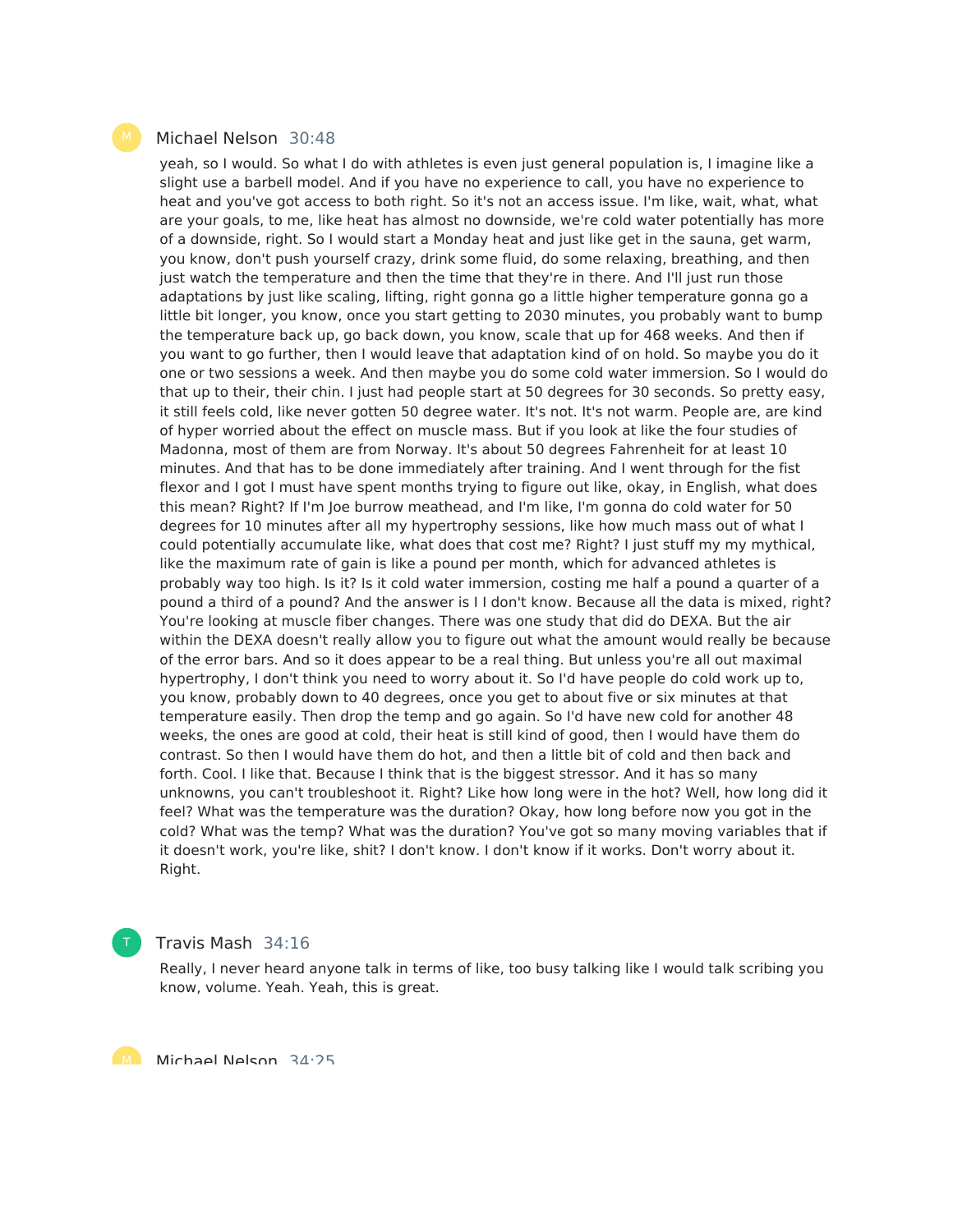Michael Nelson 34:25

Because it's a stressor, right? Sure. You're putting a stressor on the system. That's what people forget is that, yeah, it does cost some beneficial things. But that's after the fact again, like I've seen people just crushed themselves in the sauna and their performance and HRV just get worse. Yeah, I've seen people do it with cold water too. They're just like, Man, I'm going to suffer through it. I heard that you got to shiver to motivate fat loss and I'm doing 10 rounds of Wim Hof before I get in a super ventilation method, and their HRV is just crossing. The HRV is just tanking. And I'm like, What are you doing? Like, we didn't change your training. They're like, Oh, I added all these recovery metrics. I'm like, but your recovery is so stressful. You're getting worse, not better. And then once they pulled everything back, they're like, oh, yeah, no, I do feel better.

#### Travis Mash 35:14

Yeah, I mean, at least on general, lower so obsessive in nature, we do have to be careful of what we tell them. Like, if we're going to tell them, you know, recovery, ice is good, if that's what we think. You got to be very careful. Or like, you know, like someone's trying to be a world champion. They're gonna be like, they're gonna do a Polar Plunge rally. So they're like, Oh, that's good. This is good. Dude, this thing's better. And it's not so what's your, your take on ice is like, maybe it is good. No, that give you talk to Aaron horsey. Scott University? Oh,

#### Michael Nelson 35:47

no, I just got his name, though. They were trying to get them on Iron radio, actually. So

#### Travis Mash 35:51

that's my boy. Oh, cool. He's such a great guy. Now he, you know, he was actually one of the guests. Instructors at my university in my, in my, in my master's program. Oh, nice. Yeah. And he said he, he presented a study that really crushed us in a said like, no, because it like hinders, like the macrophages response. And so which is know this, when you work out, you damage your muscles, the response is how you get more muscle, but I said you would actually, only when you slow it down, and it's in certain phases, you might completely eliminate the D recovery,

#### Michael Nelson 36:32

which can so the studies on that are some of the more mechanistic studies. It doesn't appear to affect inflammation from the studies that I've read, but some of the other immune stuff definitely changes. The caveat is that most of those studies weren't necessarily paired with a performance or a body comp aspect. And if they were, it's just kind of like things kind of moving in the same direction. So I would agree with that. But then in my head, I always think about like, the data on NSAIDs and muscle, right, so data on NSAIDs and muscle and mice was like, Holy shit, this stuff just completely abolishes it. Like you should never do this. And then the studies in human like, you know, Dr. Scott Trappy, did on the earliest studies in older humans with NSAIDs, Advil, and they're like, whoa, son of a bitch. This is like mildly anabolic. Like we



T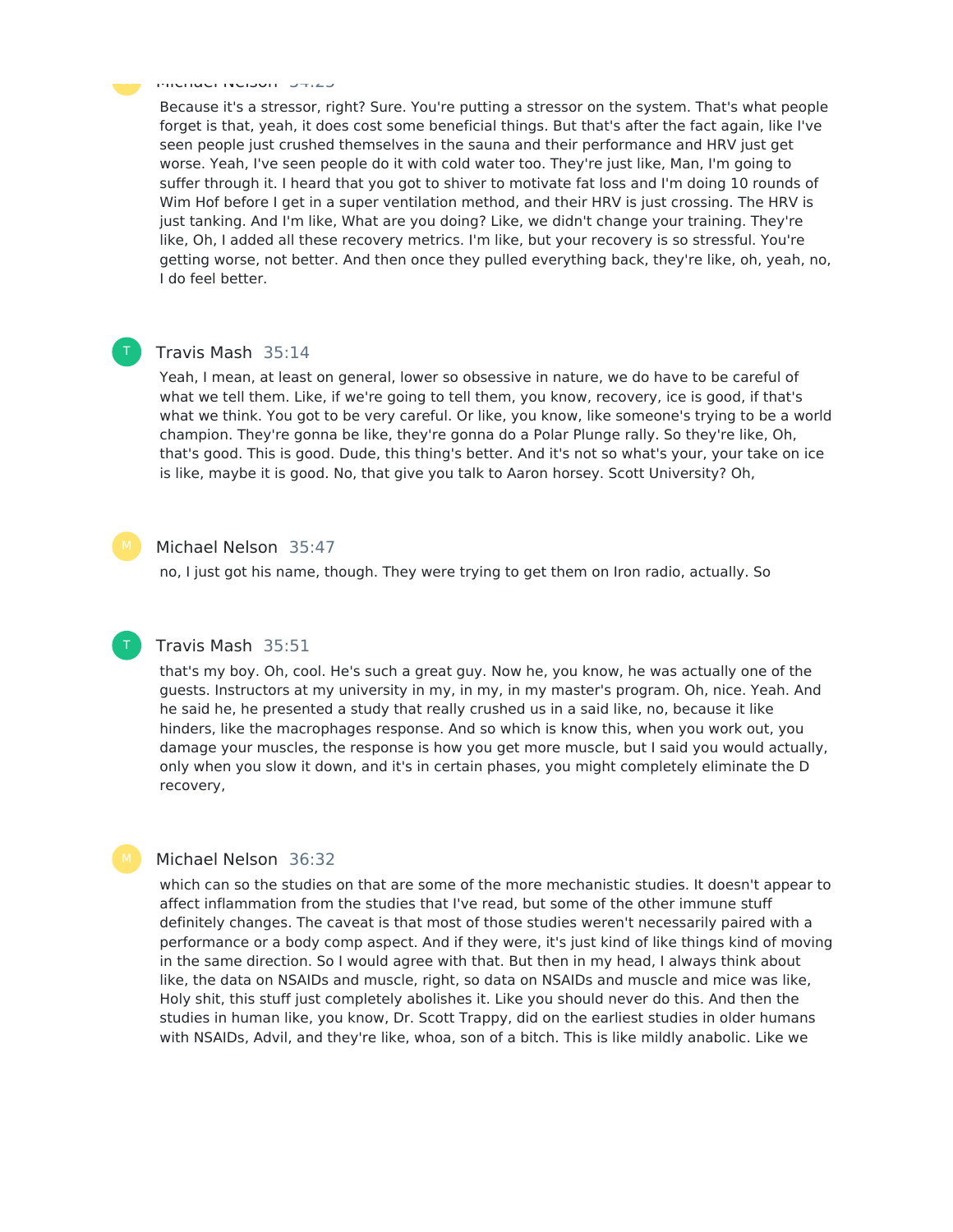fucked up the study, like they thought they completely screwed it up. And luckily, they had to have people have themselves film, taking the Advil, so they thought their compliance was shit turns the clients was amazing. And now the new theory is, well, maybe lifters maybe it's not as detrimental as we if we think we're not 100% Sure, but an older people because you're modifying inflammation to a more positive direction, that it's mildly anabolic, and old people. So it's one of these things where, like, you're looking at acute responses, but you don't know what the rest of that curve looks like. And if you think about how intense lifting and performance is, like, if your body didn't adapt to that, we would be so screwed by so I think that's just such a robust adaptation that it's, it's almost impossible to drive it to zero. Now, if you're a hot and trained high level athletes, could you do things to erode five? 10% 20%? Yeah, sure, of course, you can. And then you're screwed to, like, I think the general population perspective is, oh, my God, I took three Advil, I lost all my gains, like No, bro, I think you're gonna be fine.



#### Travis Mash 38:32

As a former world champion, I'm positive, you're fine. Because when you

 $\beta$ 

T

talk to high level people take

#### Travis Mash 38:40

like, I mean, I should not have liver. Of all the, you know, if I think about all the ibuprofen, I have taken as an athlete, which now I don't take any but as an athlete, but you got to remember, like, it's shifted, you know, my brains perception of pain, which, if you've read the book, endure, which sounds that book leads to awesome, exactly, shout out to him. But it shows and puts sheds light on the brains responsibility, which I do believe in studies is neglected in when it comes to fatigue. And so like, if you're, if there's a pain, your brain is going to be way more open to more volume more, you know, but if you're hurting, your brain is going to shut that down. I think, you know, I would love for some people to do high level studies about the brain's responsibility to fatigue. I think it's hard to explain that, I believe.

#### Michael Nelson 39:37

Yeah, they did some old studies on endurance athletes looking at caffeine and aspirin and placebo. And what they found was that a high enough dose that appears that aspirin is an ergogenic. And if you think about endurance athletes, right, that's just high level pain management for frickin hours. Right? You know, like I do some rowing with athletes and they're like, I don't understand like I've cut 30 seconds off my 2k time in the past year, but every time I do a max 2k it still sucks. I'm like, yeah, yeah, it's always gonna suck. Like, you're never gonna get to that point where you're pushing as hard as you can on something. And it's not gonna suck. It doesn't always. It's gonna suck.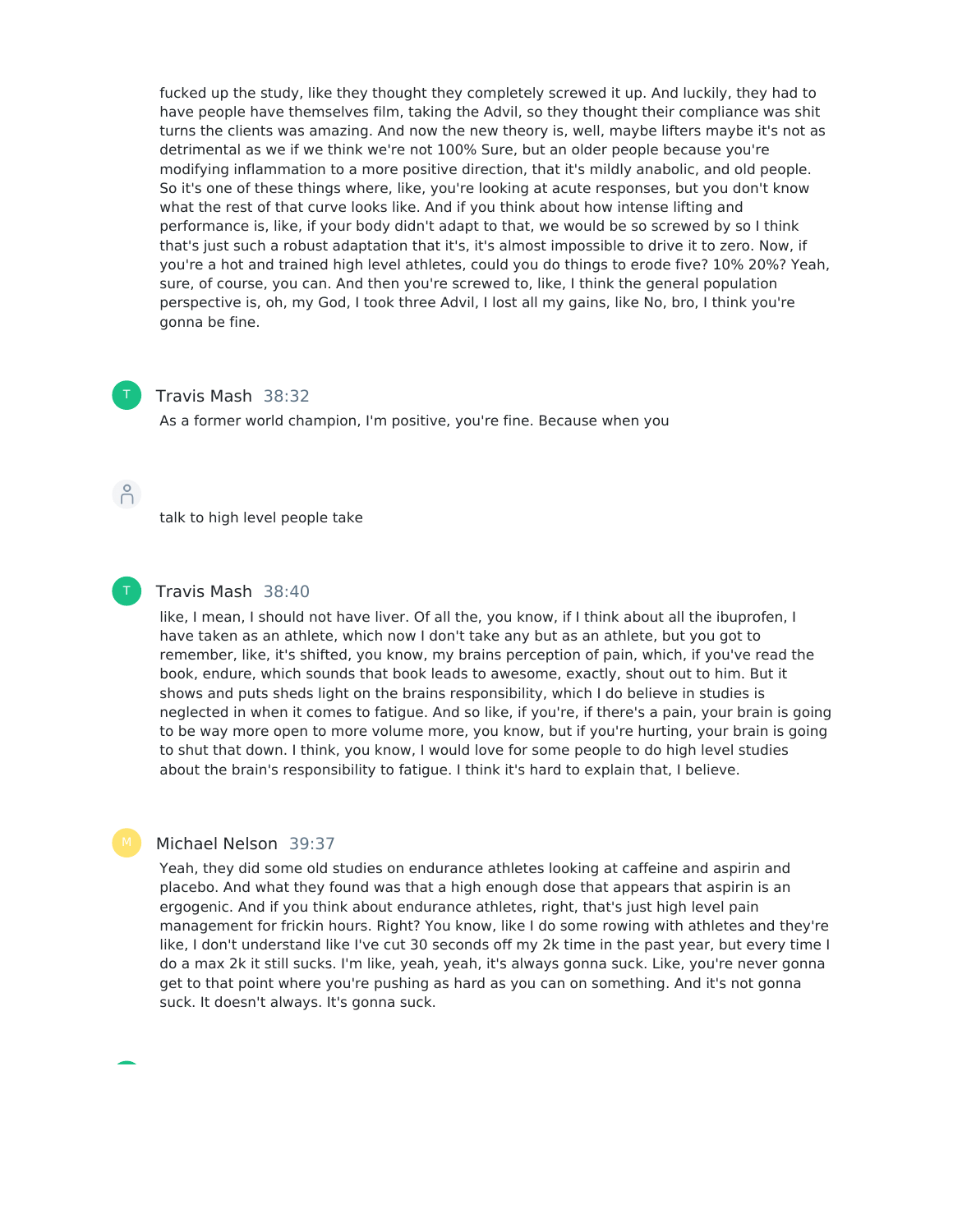

#### Travis Mash 40:20

Yeah. Oh, it's just like how much your brain can, you know, withstand that? That's a big key is like, you know, they talk in the book talks about the, the, the free divers, the guys? Yeah. I mean, it's insane. I'm sure like, I feel like that is that the part of sports performance that we had the most to gain is a is a deeper dive into the brain. And one's ability to like, you know, get used to that what you just said the suck, it's, it's going to suck. And it's your brain's ability to be get used to that and not shut you down. That's a big key.

#### Michael Nelson 40:56

Yeah. And I've noticed that too. Like, if I go away from rowing for a while, and I come back, like even if I've done other things to keep my performance kind of about where it should be by all my other markers. Like I can tell I, I don't have the mental practice of it sucking for seven minutes. You know what I mean? Like, I can feel literally, I'm on a mental practice, because I'm trying so hard to stay focused and not get distracted, where I think you do get used to that at a point where like, you're almost kind of looking forward and you kind of know what to expect, and you've been there and it does become more practice, just like anything else. Right?



### Travis Mash 41:34

An adaptation to the brain's perception of shit. Yeah, yeah. Yeah, that's, that's being a great athlete, especially endurance athletes. Those these are crazy.

#### Michael Nelson 41:46

Yeah, it's, that's, yeah, that's just a whole nother world.

## T

#### Travis Mash 41:52

Share, I share an office with the school strap line coach, which I remember when they first put me in this office, I was like, you put me with the traveler. And like, you know, you know, I had this higher perception of who I add to my list is not going to know anything. And then we are the best friends. He so his approach to try line is so intense, it makes me want to be a traveling coach. Because, boy, they will preview the course. They'll watch the video, they'll actually do inside rides, while they're watching the course that they're about to go to. It's so in depth. I mean, anyway, that guy, that's why I read the book endure, because, yeah, and I became, you know, buddies to have a new found respect for endurance training. Yeah, it's,

#### Michael Nelson 42:40

I think at a high level, it's not that dissimilar. I mean, obviously, the modalities are different, but you're dealing with the same thing, right? So I've only coach just a couple mediocre, triathlon athletes, and one of them was like years ago, he had eight weeks before his event, and I was like, Okay, your swim kind of sucks. Let's not worry about it. I want you every day to practice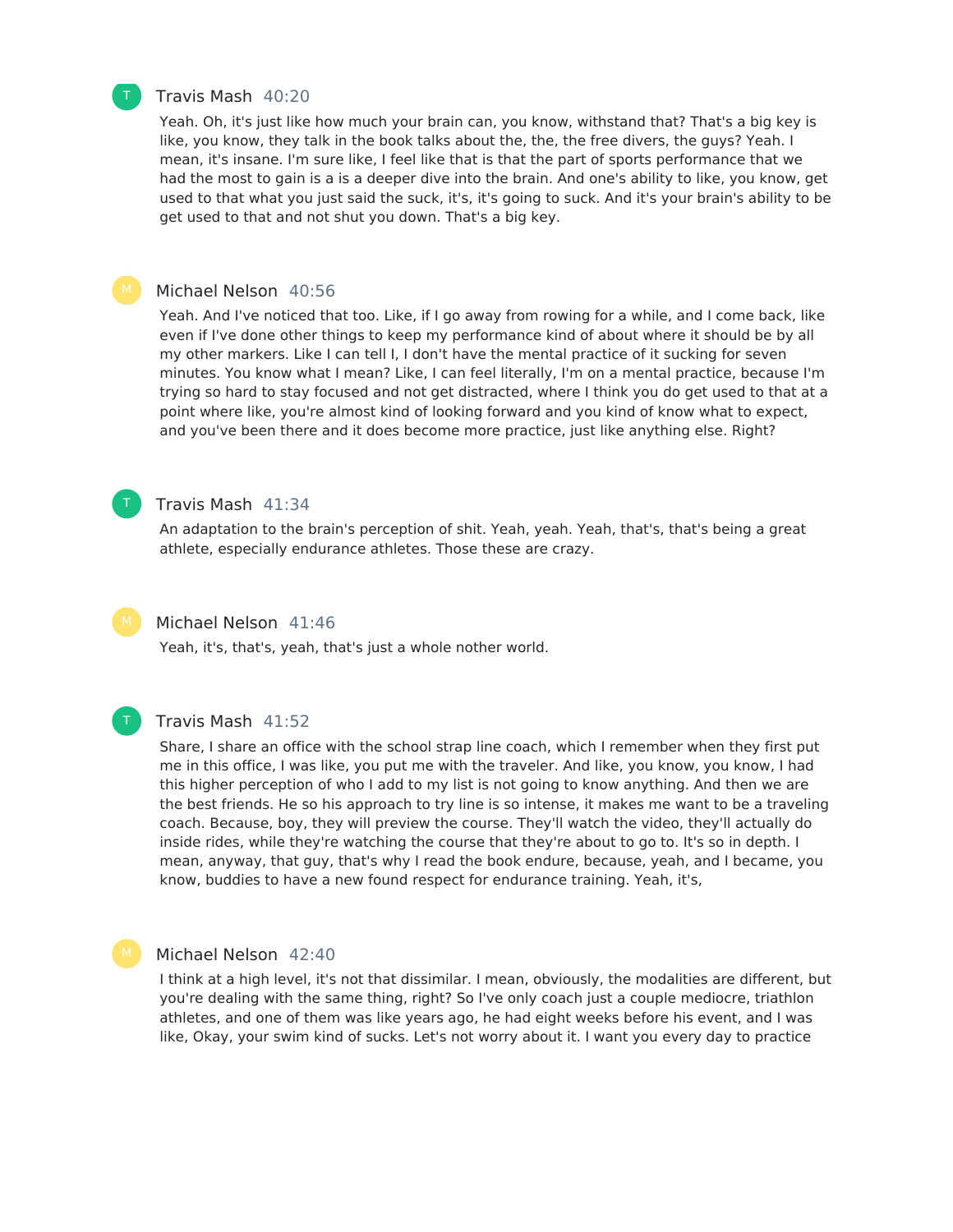your transitions. He's like, What the hell's wrong with you is like I hired you to get better at this thing, like, no, it will still do biking, we'll still do all the other stuff. But the only goals we're really going to make at this point are making sure you're well fed, making sure your nutrition is good, making sure you sleep, making sure your mechanical efficiency is better, right, we'll do whatever we can to change your nervous system. And then you practice your transitions. Because you're not going to become an elite swimmer. In eight weeks. I'm not even if you had the best swimming coach, you're probably not going to see that big of a time difference. But a transition is something you can practice all the time. Whenever I go to like triathletes, I just stand there and watch the transitions. And you see like the pros who have everything completely dialed from shoe position to they've done it like you'll see something get messed up and you'll see him not go off track and they're there, boom, they got a dial and everyone else is stumbles in there. And it's just a clusterfuck for like, sometimes like, like minutes. And you're going oh my god, like the Monitor training to make up say 30 seconds, you would have to do at a high level for something you could just practice, you know, so, and a lot of anything is just troubleshooting. Like you're looking at Olympic weightlifters, you know, with the technique and other things you can change. The thought processes are are similar from a problem solving standpoint is just your modalities are completely different.

#### Travis Mash 44:22

T

T

Right. We I hear him very similar conversations with his athletes, it's just a little bit different in the modality. So trying to get the best out there. He's got to I have a few that are considered Olympic hopefuls, with one being like he should definitely make it and he's got to that will be Olympic hopefuls for the next Olympics. So we have some really good car seats, especially for a small school we got Oh, yeah, good athletes. It's pretty exciting.

#### Michael Nelson 44:54

Yeah, that's awesome. Yeah. And so for athlete monitoring. What do you guys primarily use it? I know you I've done some stuff with heart rate variability, obviously, velocity based training, like what does that kind of look like? Well, we do the keys, like,

#### Travis Mash 45:07

which I'll bring it back. But the key will be how you track all this, I'm about to tell you, but so the first step that come in, and they do their, their subjective questionnaire, which looks at sleep, looks at nutrition. And for the better athletes, we look at that, way more, like not subjectively, but you know, objectively, so we look at, you know, they, they track their macros, and they have they wear the whoop for their sleep. So I get more specific spins, you know, if someone's bringing sports at a point and getting done yet, so but anyway, so we track that we ask them questions such as, like, know, on a scale from one to five, five being that I'm in hell, like stress levels, outside of the gym, and so and then they, there's stress, there's fatigue, there's like, is there any event that's not common, such as like, arguments with the spouse or girlfriend, nice guys, cases, a definite family. So anyway, so what that tells me really was subjective data, I really don't look at it until they do, they're after the warm up would go neatly, they do the the depth jump from 45 centimeters, and then they do the flood, they use velocity for everything. But in this in terms of data monitoring, I think monitoring, we like 85% on any,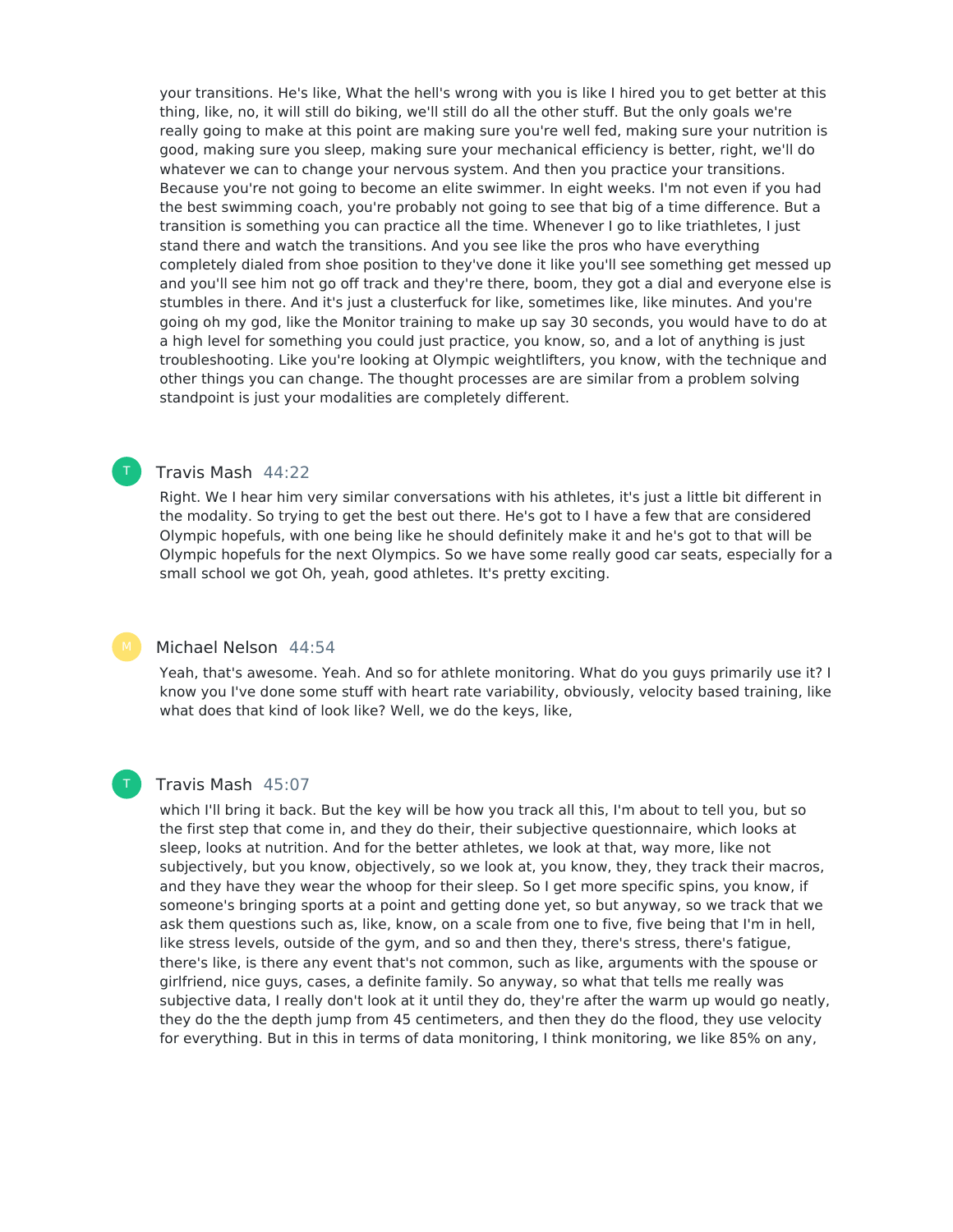whichever exercises first, so if it's stats, cleaning, Zurich, squatting, whatever we look at 5%. And over time, we develop, you know, their average. And then if I see a, you know, 10%, dip, then I'm going to immediately go look at subjective questionnaire, figure out the why, then I want to talk to the person I want to, you know, want to gather my information, then talk to them and see if I can be of help in any way. But we track that we look at men, the key would be, we have a really good now I have bridge athletic, it's kind of my software that I use, that collects all that they are integrated with Jim aware, which is the Canisius velocity based training. So it all gets like funneled to one place, all the subjective questionnaire, data, everything. And then I can look at trends and develop correlations, which is what's important. Now, you need some time you need to at least I would recommend doing at least 12 weeks to develop a solid correlations where you can see that, you know, when when Ryan gets only six hours of sleep versus his normal nine, this is, you know, this is what trend you can expect. And this is what day should be the worst. Because a lot of times someone will not sleep the night before that training, they'll do fine that day,

 $\bigcap^{\circ}$ 

right? Yeah.

#### Travis Mash 47:48 T

Two days later, they have a big dip. Right? So anyways, what it really helps is, it really helps me get by it is because like when they feel like shit, I can let them see the stats. You know, the key is having good software that makes it easy for them to see what I'm talking about. That's, that is the key. But those are things one day I want to get is what is that company that looks at heart rate variability. DC brainwaves? That'd be a mega wave. So I had that locked in when I first got there. Lit. I think they had some changes in the company. Yeah, so now I'm gonna work on that again, because that would be a whole new level. Yeah. Are you familiar with it?

## Michael Nelson 48:33

Yeah, it's a mega wave is one of the things I've been fascinated with for friggin God almost since they started, right. So years ago, I was doing some training through Z health. And I talked to them a little bit about it. And then Landon Evans when he was on the West Coast, God probably early 2004 2005. Maybe I was out there in ACSM conference. And I was like, hey, you know, is it okay? If I just ask you questions about omega wave, like, Tell me your price. He's like, Well, you take me out to a good steak dinner. I'll answer any questions you want, like, perfect. So I drive all the way out like three hours at night. Take him to this nice steak dinner, we had a great conversation. And basically he was like, I can't give you the details. Because I had to sign basically my life away saying that I'm not going to tell anyone which I get I get right and so like, at 1030 at night, he's like, but I can test you if you want. So at 1030 at night, he takes me back to his place like hooks me up like to the full system and stuff. I ended up leaving their drive four hours back, like where I was staying. And it was fascinating because I'm like, huh, how the hell does this thing predict what my vo two Max is by looking at electrical signals? Yeah, right. And so for a while, I'm like, Well, this would be easy studied, quote, unquote, to run. So fast forward like they've actually the last couple of years have put out a lot more data than they ever have. The DC potential. I've used it I have the kind of the coaching version since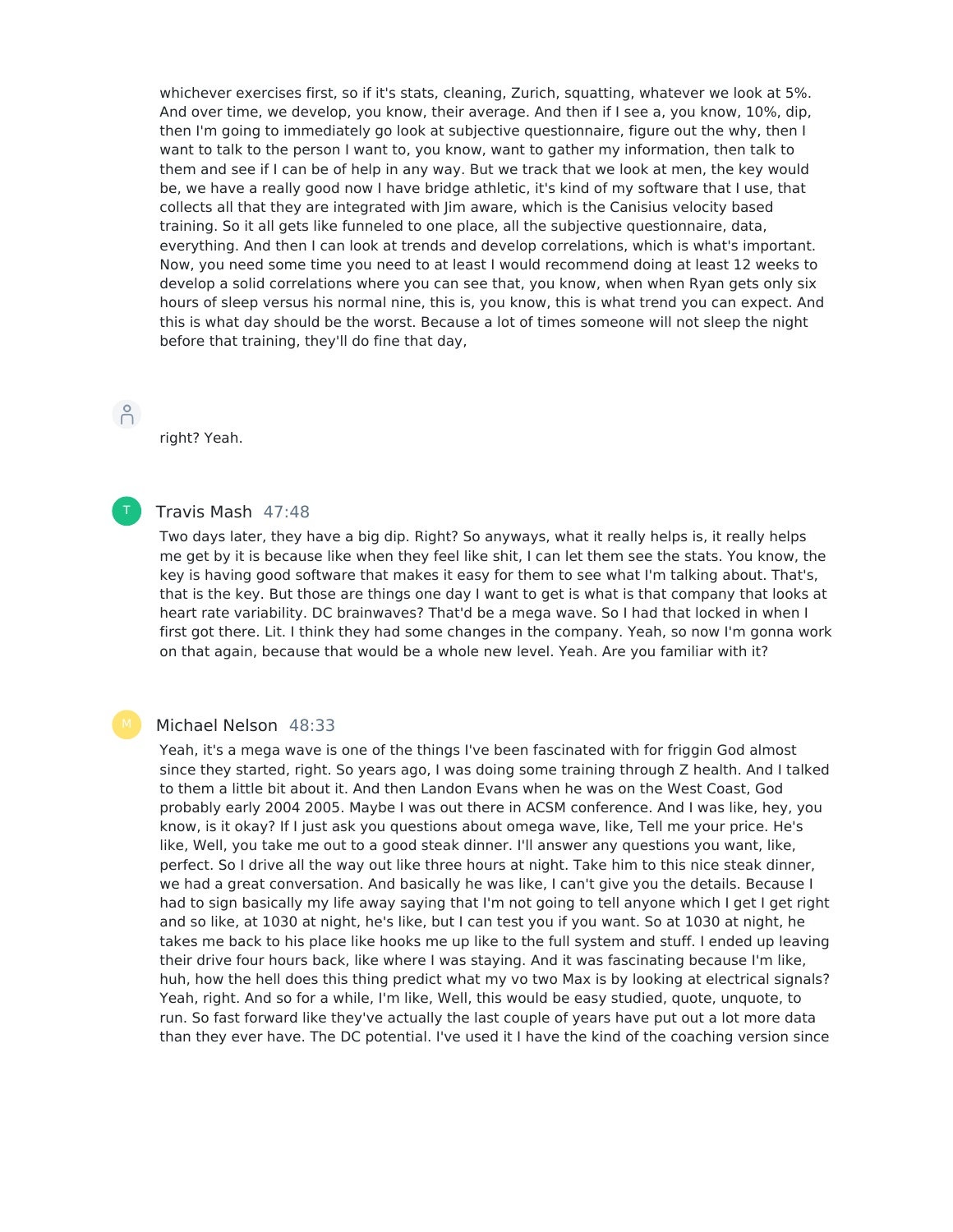they've had that for years, and I'll be damned if like the DC potential does, at least in my experience appear to predict speed and power pretty damn well. And like if I have tried to do stuff in the gym that's more speed intensive just kind of brutalized my CNS, if that's such a thing, right and like, my DC potential will tank like the HRV on it. I can't ever get to move around much on myself. Maybe because my heart rates kind of lower. Other athletes I've tested like, it tends to line up pretty good. So when you're my good buddy, Cal Dietz has got like the full system. I'd like Jim ciders got one. Landon still has his, you know, if you talk to all the Aaron Davis and Texas, I think I probably know like, the people who use the full like the three to five minute test. And like all of them are like, yeah, it works amazingly. Well. So I don't know find

## Travis Mash 50:54

T

T

out you know, like, I would love to to take a deep look. I was so excited because upon entry into the program and starting the new weightlifting program. I thought I had lined up, you know, Jim aware and a mega wave and I'm like, This is gonna be so much fun. But then they just ghosted me. I think they're talking now to Eric Comtrend. Philip about working together with with experts. So sure up so I'd love to work with him. Yeah, I

#### Michael Nelson 51:24

think crashing off was the other guy who's done a microwave stuff for years. And then other ones. Super crazy stuff. So yeah, a lot. Last I heard omega wave was trying to be sold to someone. So I think that was kind of where there's a lot of weird stuff going around.

#### Travis Mash 51:43

Like we were in total green, that's everything. And then gust I kept kept messaging and then as I guess, they don't talk. But like, I mean, I've, I feel like I've done with Jim where we've developed best relationships because of how much I write about them and everything. But I would love to try that with him, you know, in where I'm at, in my career as a coach is this is that I have a few athletes that are actually the absolute tip top. So at this point, I need anything that will give me that last half a percent. Oh, totally. You know, it's the difference. It's a difference, you know, a gold medal and like fourth place, no minerals is so small, less than a percent. So

#### Michael Nelson 52:31

I think a megabyte has been interesting, because even if you know, my bias that this is a guess. I think a lot of it may be entirely empirically derived. I think it's based on actual science and some of the Russian studies they did. But just think about the database of athletes and the amount of repeated data that they have. So even if it's all just correlated from doing measurements of athletes over decades, to someone like yourself, that is still super useful, right? Because if you could be like, Hey, this guy CNS is toast. Oh, wow. Let's test him before the session tomorrow. He's still toast. Okay, his HRV might still be okay. Right. And that's where I think it's interesting that if you have a CNS marker with those athletes that are kind of on the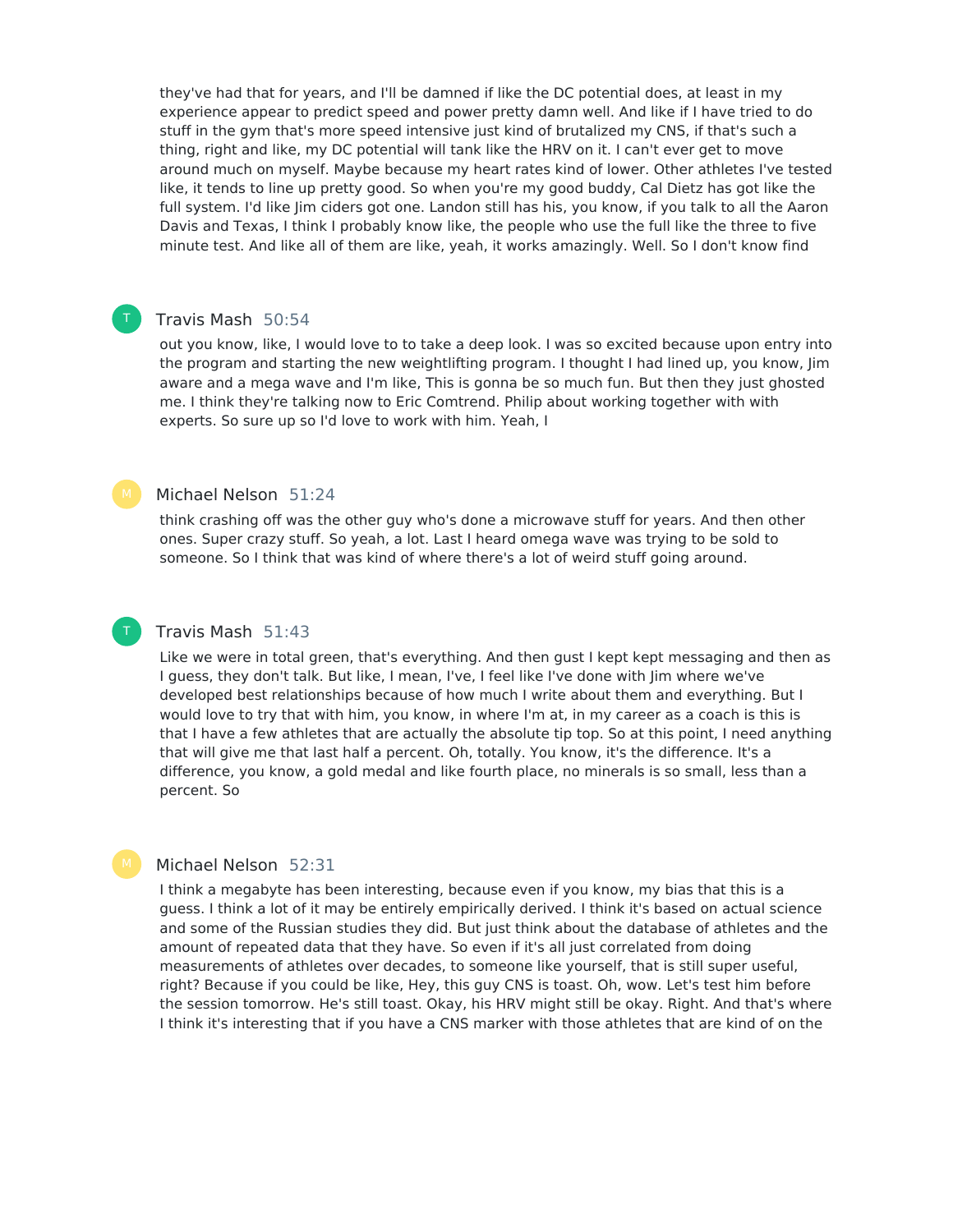fringe, like maybe their RSI score is like, okay, not amazing, not horrible. HRV is okay, their POM score, their other indicators are okay. But the CNS is like, no, he's trashed. Like, what do you believe then?



#### Travis Mash 53:33

Yeah. What are your thoughts on that?

#### Michael Nelson 53:36

I don't know, like the DC potential appears to map in my experience, and from other people I've talked to Chris Morris, I think is the guy who did his PhD years ago on fluid periodization, that used the mega wave, which was like one of the first times actually had data published on it. And it showed to be pretty positive and quite a bit of a difference. But then, like, you go into literature, right, and you're like, Okay, so let's say CNS fatigue is a thing. Well, what, what the fuck is it? Right? Are you looking at the studies where you've got the guy doing leg extensions, and then they take the little coil, and they stick it on the quad and they zap the quad to do more extensions and say, that's your way of quantifying, you know, CNS versus peripheral fatigue, because there's all these built in like, like safeties in the system, right? Because we know like, if you get on a leg extension, right, or biotechs, and you just push as hard as you can so volitional fatigue, and I'm yelling at you, and you can't do any more. Right? If I take an induction quote and set it on top of that muscle, it'll still fire. So which means you have the potential but then why are you not using it? Right? And then if you could, would your risk of injury just be like so sky high that it's not practical either, right? No, but what is that kind of safety factor? Do they have five more reps, 10 more reps. Half a rep, I don't know.



#### Travis Mash 55:03

And like how close to each of those reps get you to injury, you know, like, exactly. So if you have 10 to join the five, like, you know, that is goes back to what the book was saying. And I mean, endure is that, you know, the brain shuts you down even when Yeah, yeah, you know, a peripheral, you know, indications are your good your brains like they're not for whatever reason. So that's the mystery that I'm talking about.

#### Michael Nelson 55:30

Yeah, yeah. And I've even seen with HRV scores where they're, if they're really bad, like, I don't worry as much about output, but I worry about injury risks, because there's so much stress on the system that I'm like, am I if they get out of the session, and they ended up doing okay, am I training like a different muscle activation pattern? That's negative? Right? You know what I mean? Because I know that if you put a whole bunch of stress on someone who's not used to dealing with it, like their movements, probably not going to be quite the same. If it's an advanced CrossFit athlete, that's probably different. But it's powerlifter Olympic weightlifter, just general person lifting. Ooh, yeah. I don't know if I, I don't know if I want to take that risk. So now, like if I have someone pop read like on an athlete, for HRV, almost all the time, I'm like,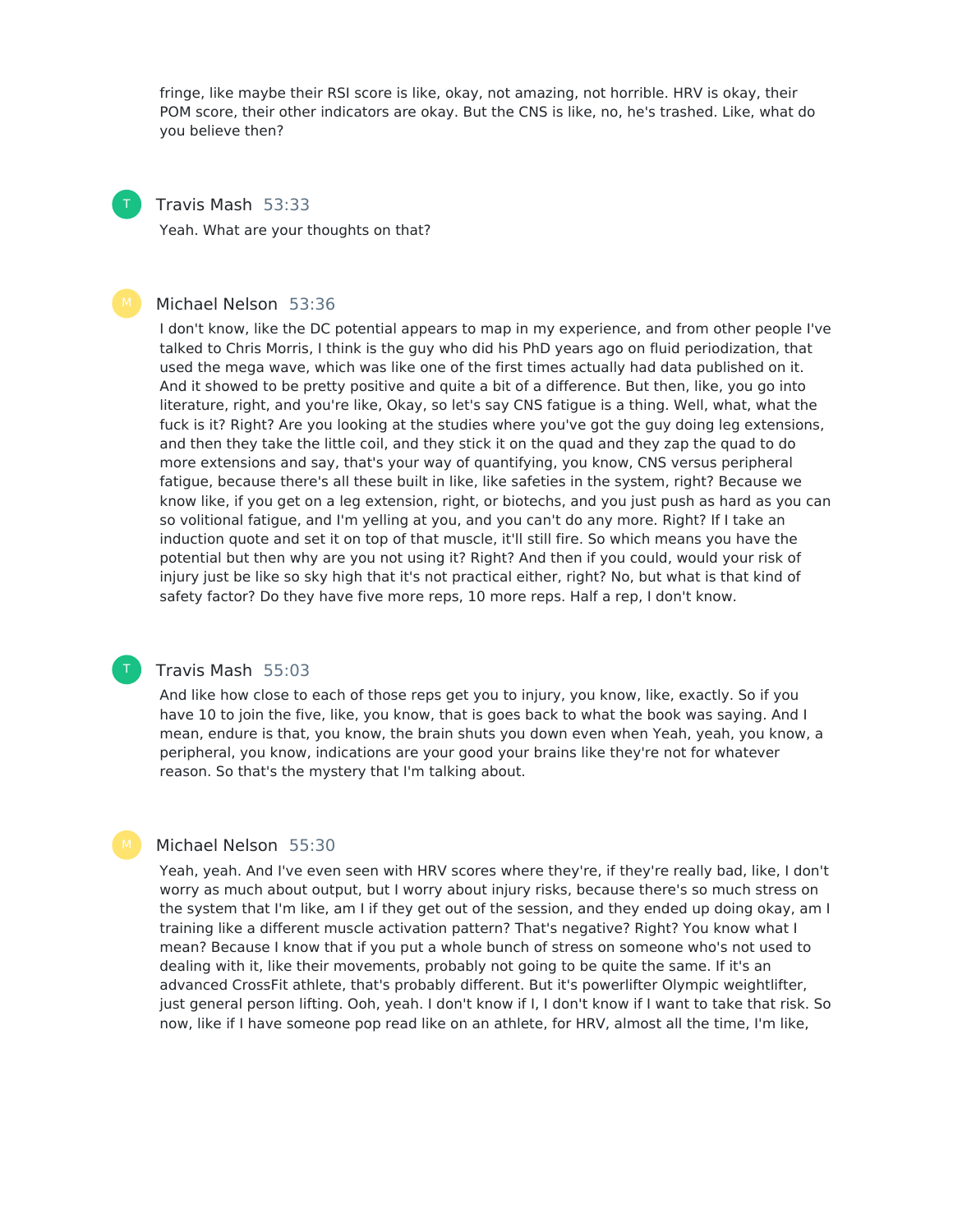Yeah, you want to do a pump session? Great. Go to the gym, do a pump session, leave, take a walk, go sleep, make some food. Like I just for me and the athletes I work with. This is not worth the risk.

#### Travis Mash 56:29 T

Right? Oh, so do you monitor with your athletes? Obviously. Yeah.

#### Michael Nelson 56:35

Yeah. So right now I just primarily use the I fleet for HRV. So they do it first thing in the morning seated. I've got one guy who has obstacle course racer, he's doing it standing because his resting heart rates like 36 at night sleeping. Which is insane. Yeah, how's the most receded? And then I do have some athletes that have like an aura ring. So I'll pull all their scores on Monday. Look at that. Again, I'm just looking at like, time in bed, like any differences and trends. Don't use the HRV a lot of aura, because most of people I have their heart rates are relatively low. Right? So you've seen like, if you've got some parasympathetic saturation, as a complaint I get with emails, people like, Ah, I got the aura ring, bro. I'm doing my HRV. And it never changes. I can brutalize myself and nothing happens. And then I'm like, What's your resting heart rate? It's 39 at night. Okay, yeah, not much is gonna change that. Right? Because it auras collecting HRV. At night, they've gotten massive amount of parasympathetic saturation. So I'm like, just take an athlete do it standing in the morning. So stand up with the strap on way to one to two minutes, so your body reaches homeostasis, and then do the measurement. So that's the biggest thing I see. And then from there, I read other programs, but I try to get them to be a little bit more autoregulatory. But you're always I feel like initially I'm walking the fine line because I don't want to build up this like fragile mindset either. Like I have some higher level athletes. We're like we've been training them for one guy's a powerlifter. Six months, he gets a read. He's 12 weeks out from a meet. And I'm like, go to the gym and test your you know, a soft one RM don't get injured. Just see where you're at. He's like, what? You're crazy. Like, my HRV is red. Like, how do you feel? He's like, Yeah, okay, not horrible. Not bad, but not wonderful. Perfect. goes a gym, you know, that's like a, you know, close to a new training. Max is like, Oh, this is amazing. Great. Perfect. Right? Because I also want them to know that if you're kind of on that edge, and his average was great, right? So it was just a one off day, it wasn't like a week that was in the trashcan. That if you pop read the night before a competition, which you probably are going to love. Because you're stressed and especially if it's new. You're just like, Hey, bro, we were at that time we did that several weeks ago, what happened? I didn't feel so good. But I went to the gym and I got like, good, right? Good numbers. Perfect. You'll be fine. Right?

### Travis Mash 59:03

T

Because like, when you say like heart rate variability, I feel like, you know, when that gets off, you know, which system is it going to, you know, which system is gonna suffer the most is never going to be, you know, the anaerobic or, you know, are you talking? You know, because most of us, it's just the Cretan system. So it's like, you know, the phosphocreatine system, but like, so is it going to be affected? If you're, you know, the heart rate, variability shows stress? I don't know, what are your thoughts there?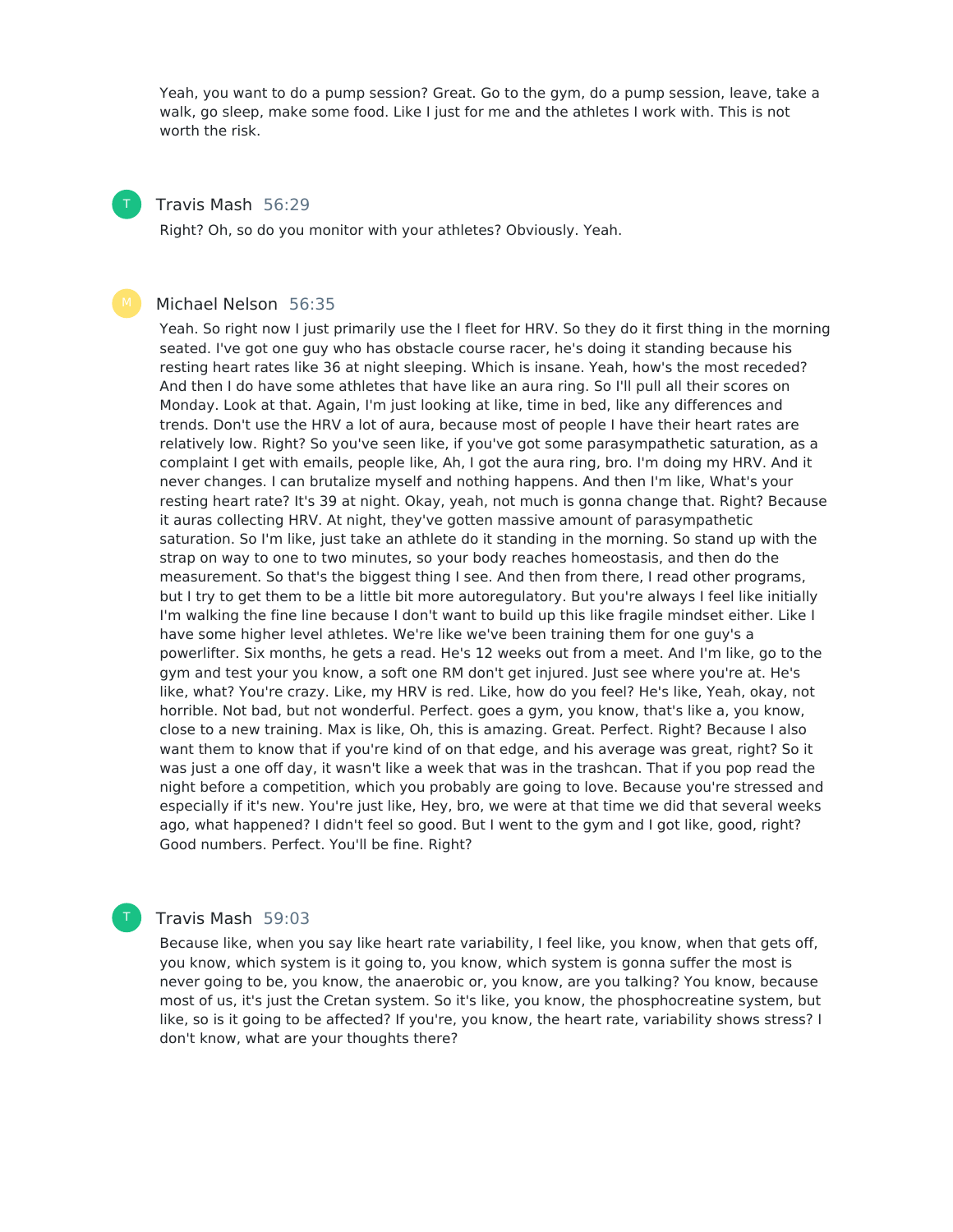#### Michael Nelson 59:31

I mean, if you look at the literature, you look at prediction of performance off HRV like some of the endurance stuff is, is pretty decent, right? You know, if your acute HRV is off, and I've noticed this with training, too, is that endurance performance tends to suffer a little bit more. If you think about what a read or a high sympathetic HRV Score says. It says, Uh, you're high on the sympathetic side, right, like the worst thing I would want, especially for a powerless afterwards like a gross motor max output is I would hate for them to be like super parasympathetic before me. And then I've goofed up people before. And that's happened. And they're like, yeah, it's time for the deadlift, I want to go take a fucking nap in the corner. I'm like, they were so parasympathetic that they couldn't transition to become sympathetic. Right. So their break was so far stuck. Yeah, we just goofed the timing up. So I would much rather have them be sympathetic, because I can control the amount of work that they're going to do to not bury themselves. So maybe just like the take your lowest lift, like your deadlift, go ahead a soft one rm and then just walk out of the gym. Right? Because they'll probably hit that performance. But if I tell him, bro, go to the gym and do like a marathon three hour session. I know that's gonna be a fucking disaster. The next few days is gonna be terrible. Yeah, the next week, they're probably have to take a D load the next week.

#### Travis Mash 1:00:54

Sure. So like, how do you get how do you teach your athletes to like, go, you know, to flip that from parasympathetic coming from sympathetic to parasympathetic. Do you use breathing a lot? I know. That's one thing. I try to do the mathletes but like Yeah.

#### Michael Nelson 1:01:09

So I think like high level so you write Olympic weightlifting, right? You remember like the super old Russian tapes you used to see of Olympic weightlifting like back in the day were these huge sides of beef lumber out on stage that heavyweights I remember seeing one I don't remember the guy's name. And watching it. It's all grainy and shit. And you're like, Yeah, this guy looks like he's gonna sock but he's like the top lifter in the country. Like he looks like he's gonna fall asleep. The second he touches a bar it looked like he was gonna fucking kill seven people in a row. And then he clean and jerks New World Record members offstage. Like he's gonna go and take a nap. You're like, what? What did I just see? And what I realized was like, that's high level athletics, right? You watch a receiver run in the NFL safety, whatever. They're doing amazing shit, but they don't ever look like they're trying hard. Like they don't make it like the elite of the elite don't make it look difficult. So I think it's the toggling between parasympathetic, it's go time now you are massively sympathetic of you know, which you can control powerlifting more than Olympic weightlifting. And then you're back to being parasympathetic again. Alright, so good buddy of mine works a lot of NHL pros. He's like, the guys who entered the league who are massively sympathetic all the time. He's like, they perform great for about two to four years, and then they just blow themselves up. He's like the guys who, yes, then perform. And then like, I've worked on a couple of his athletes. And it's like, That guy's an NHL pro. He's sleeping in the corner. But like when you tell them it's go time, like, he's ready. Like, and we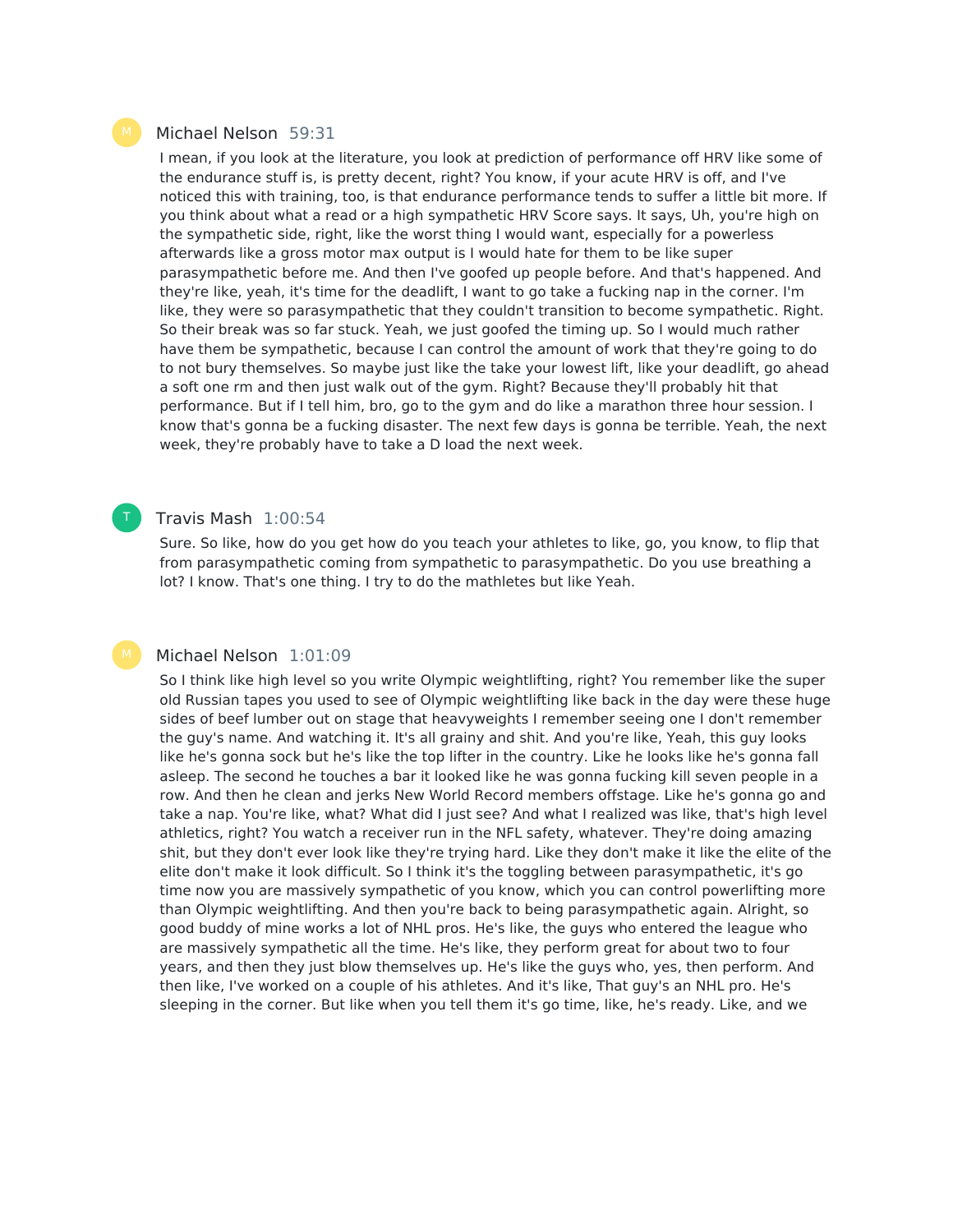would test them. He was ready to go. I'm like, he didn't do a warm up. He didn't do anything. He's like, Yeah, I'm ready to go. We test them. Like, everything's on. You're like, Fuck, no wonder you make 4 million a year or whatever.

Travis Mash 1:02:59 Right? Yes.

#### Michael Nelson 1:03:01

I think you can train that though. So I think you can take someone sympathetic. Yeah. And then you look okay, what are the levers I would use to drive them parasympathetic. So between a sense, I would tell them breathing. Alright, so get your breathing back to normal nasal inhale nasal exhale, longer exhale, right longer accidental bias, you more parasympathetic. And then you can play with eye stuff. It's a wider panoramic view is more parasympathetic, right? closer view is more focused, sympathetic. So walk around, imagine you're just sitting like try to have your gaze be a little bit more open. Walking has something called optic flow. Meaning, right, your brain is trying to figure out are you moving through the world? There's a world moving through you, right? Because all the peripheral movement triggers with the proprioception to say, Okay, I'm moving through the world. And that appears to be more on the parasympathetic side. So I'll tell them, like, if you're up to just walk around, get a drink of water. And then when you're ready to go again. Now you want to transition up to become more sympathetic, right? So maybe you sit like, I'll sit with my hands like this. And I'm just focusing on that point. And I'm just thinking of an external cue for the next left, right, I may do a couple fast breaths before I do the left and then it's time to go. Focus on whatever your cue is during that lift. From the second you're done. Like try to just bring your breathing back, get back to more parasympathetic again.

#### Travis Mash 1:04:30

Yeah, you ever watch a code and the great power of Sir Yeah, always seemed so relaxed. Yes. And when I transition from being the crazy guy, to the relaxed powerlifter, I mean, that's what I became world champion, is when I looked at the world championships, the same as I did training in the gym, my my perception is what I have lately, is what I've learned the most perception of whatever it is, is the key is like perceiving the world championships. No big deal. You know, like lying to yourself until you believe it through, you know, visualization, no self talk, that was like, huge difference maker like, never really got excited at all until the debit, because like, that's the key, that's when you need that crazy man. But like, until then I was very calm, I was talking relaxed. And it was, it was the game changer and most weight lifters who do the best, are very relaxed, they're joking in the back room and warming up, you know, they were, you know, they're both going onto the platform. And they're literally telling a joke, as they, you know, that is the guy who ends up being the best and like, because he his body takes because I was the guy who literally outside of you know, competition, spit my all my time and sympathetic because I could never come down. I'd be laying in my bed like thinking about you know, wanting to win. And like it. So my career last week, you said about four years? Yeah. 2001 it started 2005 Basically, because of that very thing. I blew myself up.

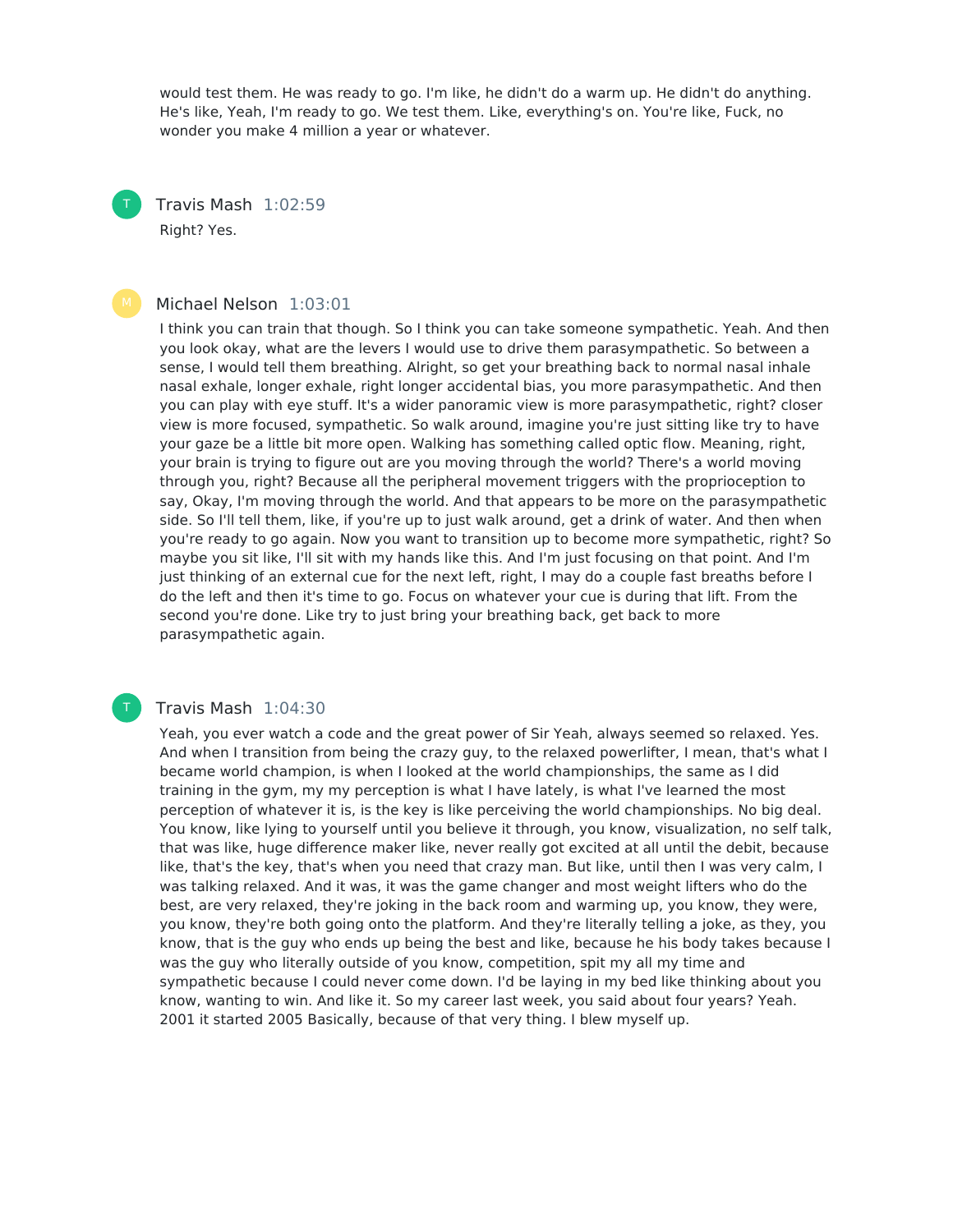#### Michael Nelson 1:06:05

Yeah. And you see that in like, like Ed Cohen's a perfect example. Right. I mean, I don't even know if he had any major injury lifting hit a few, you know, Nick's and a few small things. But I've obviously had some stuff afterwards. But on the very end, he shot me just kind of said, That's it, I'm done. But that's the key, right? Especially in a strength sport, or Olympic weightlifting, we've got a high skill and strength component. Like you, you have to have the ability to endure like and you just can't, like I tell people, like if I have a three cylinder you go, can I get to the grocery store faster? If I redline it? Sure. Can I drive around town like I stole the car and expect it to last like a long period of time? No, of course not. Right now, can you get more? Would it be better to upgrade the engine to like a V six V eight v 12. And use less of the engine and get the same amount of performance for efficiency? That makes more sense, right? And then when it's go time, right, have that reserve of you know, power when I need it. And I'm probably not going to blow the engine at that point, either.

#### Travis Mash 1:07:09

Right? So it's brilliant in ED told me that but the time when he told me, he was my competitor to I didn't want to ride, listen to him, but he was being my friend. You know, like, I just His career spanned What, like three decades of my free time. I didn't even last one my last half of a decade. So for anyone listening, relax, competition, that's a key.

#### Michael Nelson 1:07:39

Yeah. And you see that with some new athletes that come up and you're just like, pick almost any sport, right? Hell even pick bodybuilding. Right? You see people come up, you're like, wow, look at that person. That's crazy. And you see the numbers and performance everything else. And it just appears like the steeper that curve is up like, like the the cliff on the other side, unfortunately, is just too steep. And they're like, what happened to them? They disappeared or fortunately passed away? Or, you know, God knows what happened at that point.

## T

#### Travis Mash 1:08:05

That's exactly right. So when you with your athletes with you, munch, I know, HRV is obviously bigger. What else? Do you what do you track.

#### Michael Nelson 1:08:14

So I use offer like true coach, we just tracked lifting volume, we track just performance, any other notes you want to put in there, I guess that aura will track and that's about it right now, obviously, they're tracking their macros and their nutrition. And that's really about it, because I found that HRV has a context in it. So I will say, self report your energy, your nutrition, your sleep. And so I look at their score. So if they get like a red score, right, the first thing to look at is a context, like what's different. And they'll have a little note section where they can leave me notes of you know, you know, one guy couple years ago, couldn't figure out what was going on. Everything was fine. He's like, Oh, my dog passed away last night. Right? So HRV, obviously

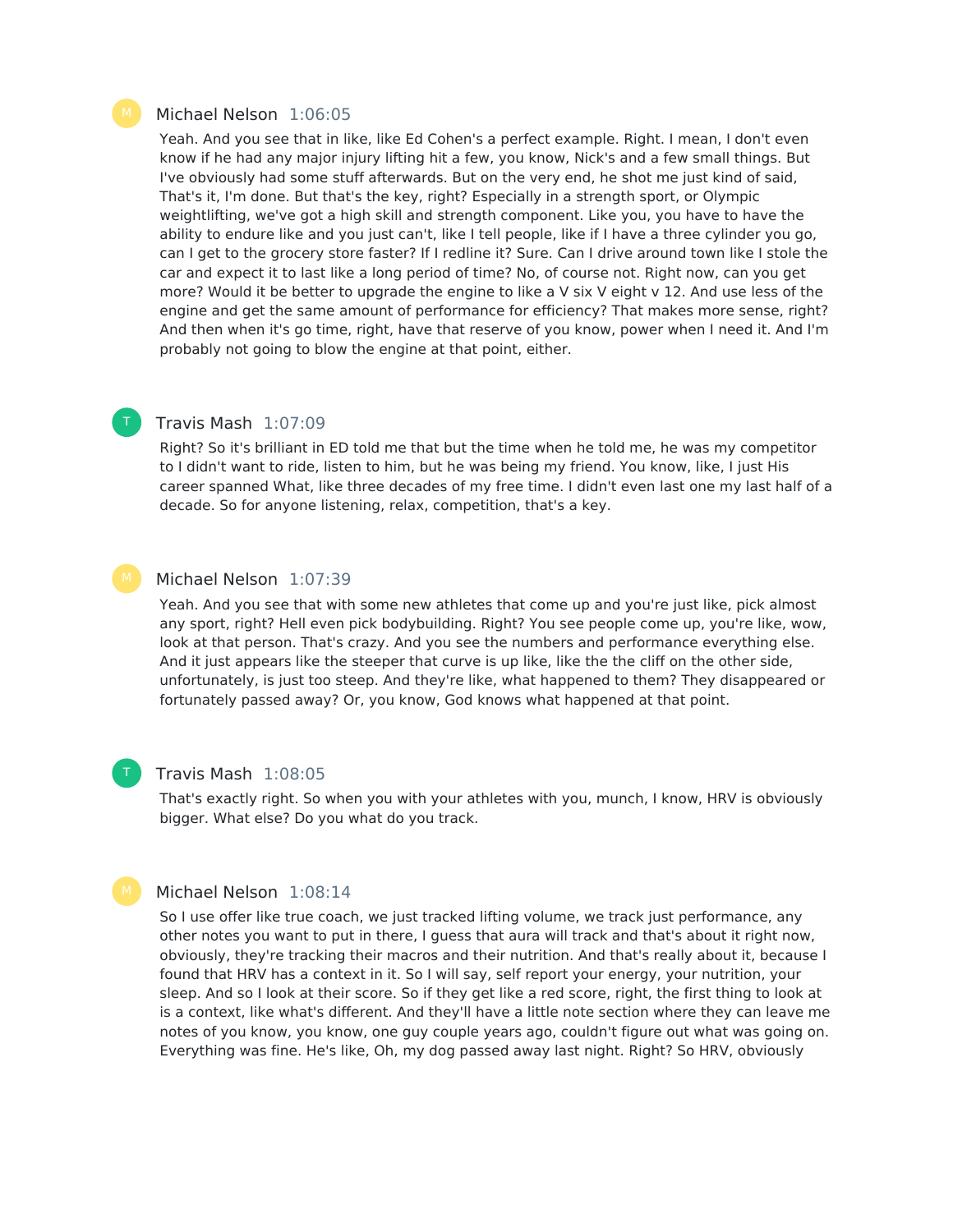pretty horrible. Like, just take the day off. Don't worry about it. Right. And so I find that the context, like you were saying, that's the key is HRV tells me what's going on. And it gives them feedback on their own body. Because what I've realized, and this is a realization for myself years ago, most people even high level training people assume that other life stresses that there's like different buckets, right? So if I'm super stressed out at work, and I'm stressed out of my mind, let's talk and affect my performance. And then when they start measuring that they're like, Holy shit, that makes a huge difference. Wow. I never knew that. And you're like, yes. But them seeing it and seeing the numbers was different than me telling them, right? Because I am sure you run in the same thing. Like, I when I started, I was like, Okay, I'm just for high level athletes. I'm only gonna do HRV and I'm like, why I'd like more data. So Screw it. I'll just make everybody do it. I said don't rules, you know, whatever. So for like, 12 years now. Everybody's been doing HRV What I realized was, Oh, if they're a high level athlete, I'm probably going to alter their training. Because they've done the recovery. They've done the things, they got sleep, they didn't go out till 3am in the bar at the training to probably push them a little bit too far. Cool. Oh, but for people who have a lifestyle, that's a life, they've got kids, they've got a job, that their lifestyle is probably the main thing that's kind of holding them back. They show up safely at the gym, they put in their half hour to an hour and a half, whatever. But I'm still probably going to alter their training because that is the most changeable thing in their life. Right, yelling at them and telling them like, bro, you just need to go to bed two hours earlier now. That's probably not gonna happen.

## T

#### Travis Mash 1:10:43

Yeah, when people tell me that I laugh my alright. Yeah, I'll tell my three year old to figure it out. Yeah,

## $\bigcap^{\circ}$

yeah, go brushing your teeth, buddy.



#### Travis Mash 1:10:53

Yeah, we do have to be realistic. And I see less with coaches, a lot of performance coaches miss that is like, there is there's what is perfect in this what's real. So we got to meet somewhere in between those two, you know, so



## Michael Nelson 1:11:06

have you found that athletes respond better to numbers than you just telling them something? Oh, completely. I feel like, I wish the matter told me that decades ago.



## Travis Mash 1:11:18

Me too, I spent a lot of wheels, you know, by not collecting data, if I just, you know, if I just done it, because it's so obvious. It's like, you got to before you know, when you draw correlations, you can look at performance, you can look at the things that happened, leading up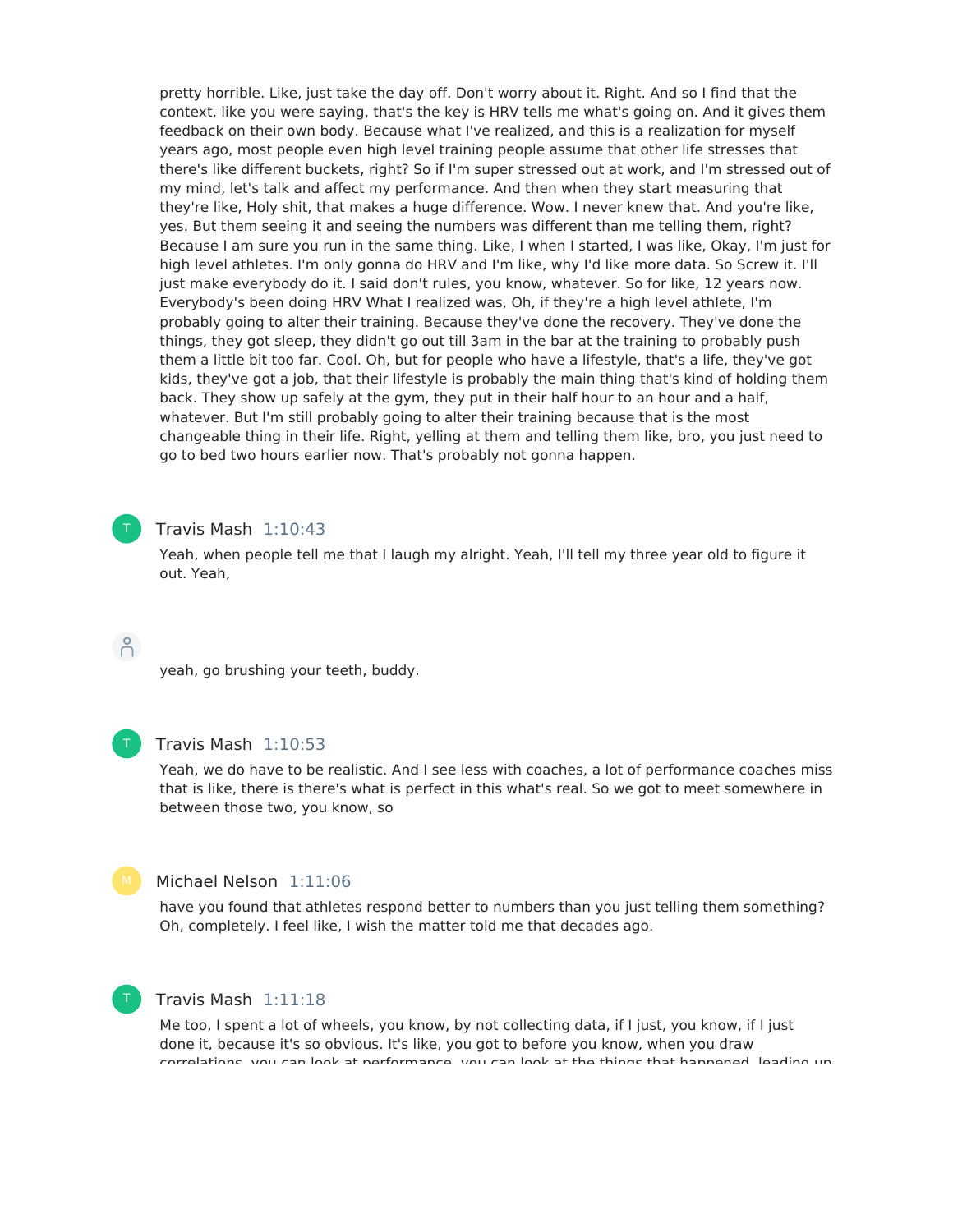correlations, you can look at performance, you can look at the things that happened, leading up that performance and draw solid correlations is just math. It's not my, my what I think is so funny, too, with young men, young males, there comes a time where they they're going to challenge the coach. Oh, yeah, yeah. If you start young, they'll be fine. They're going to get that those teen years, it's going to start, and then we'll get the 18 to 21, they're going to challenge you. So if you're not prepared to give them answers, to get buy in, that's where you lose them. And so, you know, my athletes, you know, I've been with Matt, since he was 10, I've been wanting to for 12 years have been with this athlete with Wow, the other one almost a decade, like I've, so I've been through these phases. And now we're a new spot of like, they just complete biomes beautiful, but I had to do the work in to get the buy in. So yeah, we look at and really I don't know, I didn't go through. When it comes to the data, we look at also volume, of course, I'm looking at number of reps, you have to have number of reps to get a lot of these other variables I'm about to talk about the we look at intensity, average intensity, relative intensity, and then we look at like things like the k value, we look at that, on what is the k value, a k value, I'll tell you, it's my favorite. It's like a predictor. So if you can track your volume in your number of reps leading up to me, and then you get x result, say you total 300 kilograms, you're like, okay, in six months, I want to, I want to, I want to total 10 more, I want to do 310 On my total. So what k value is, is, this is a fancy way of like figuring out, there's a little correlation that you can develop, and you can figure out what I need to average the next time. So if I ever want to find some random number, you know, per rep, then I need to get the same number of reps average x or higher in a say like, yeah, it gives you a quantifiable number now to see cuz most coaches are just guessing they're like they got this result. So we'll do the same thing. I'm like, maybe, maybe not, if you're not careful, your average to see and enhance, if you just say my rep, if evidence is just change, then there's no there's no way that any adaptation will happen. So you do need to track it and we look at effect size. So I make sure that on any given day that I don't get I don't vary too much from the previous seven days. And then you can get a look at the numbers cute chronic, so I can make sure it doesn't vary too much from last 21 to 28 days whichever one you choose

# $\bigcap^{\circ}$

to avoid any load spikes right?

# T

### Travis Mash 1:14:16

Totally you know, you probably already do this I'm sure but like, No, we look at monotony and strain that's you know, support one like a lot of coaches who like you know, they did if you do the same thing day in and day out, like Bulgarian system if you max out every day, most research is going to say that you're going to whether it's, you know, you're you're going heavy every day with lower volume, or if you're going high volume, lower intensity, whatever. If it's the same every day, you're at risk of injury eventually. So and performance probably will not improve as well as if you have a heavy day light day, moderate high volume, low volume. It's that simple, but just just change change. sissies and loading. And like Mondays we go super hard, you know we do high volume Tuesday is, is light, Wednesdays moderate. Friday is like, it's high intensity, moderate, so we change every single day. So we avoid any kind of monotony and strain and simply looking at monotony with total volume is looking at the change in a standard deviation, and then the other one's looking at total. So,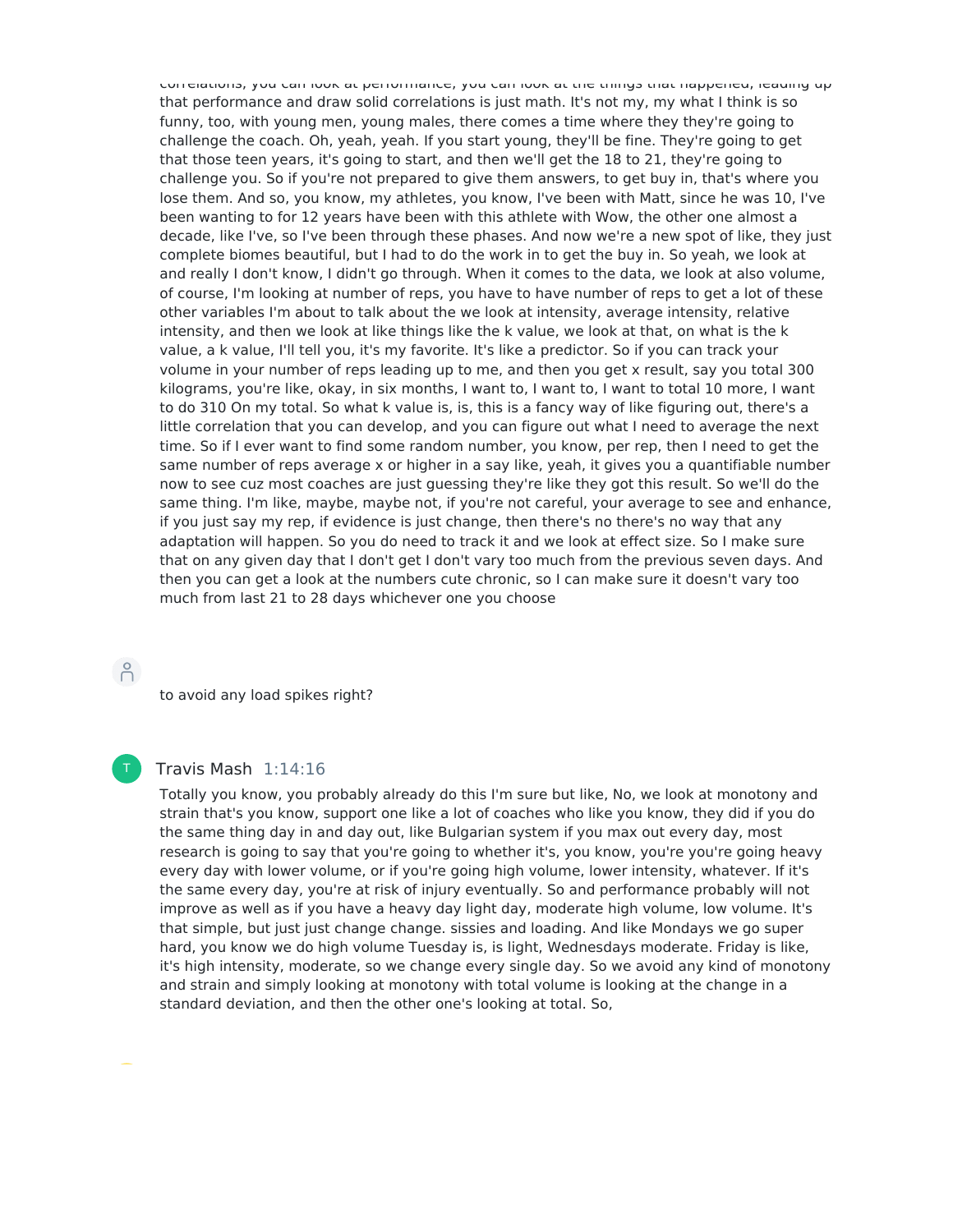#### Michael Nelson 1:15:26

yeah, because it's just like, the issue you're running into is like, how do you get these dudes to lift a heavier load than they've ever lifted before? So I know that like via the said, principle, they have to practice that. But they're not walking around with 100% capacity every day. No, to do that. So what do I do that's a percentage, less that's gonna transfer to a heavier load. Even if I do that all day, I can, you know, beat their nuts in the ground by doing 90% of the one around every day for hours on end, either. No, no, what do I do to transfer to that?

#### Travis Mash 1:16:02

T

But like, the key is, is start tracking. Like, you know, everyone, that's the biggest holdup, they're like, you know, they have all these questions, like stop questioning, just collect it. And then you can start looking and make decisions. No, one day one time, I think is a bigger trend nowadays, is you have coaches that have all this cool stuff. And they're using it, but like to track it, but like, what are you doing is a key? Like, are you able to make a decision on a very daily basis? Yeah, otherwise, what are you doing, like we make decisions daily, when I see like, you know, a depth jump, and it's 10% good, that I make the decision to like, we're gonna max out or we're gonna go a bit harder today. No, if it's the recent blow, like I told you, we're gonna, we're gonna take it to the house, and then we're gonna do the body and go home. But like, you need to know what to do is key.

#### Michael Nelson 1:16:53

Yeah, and I've done even a little bit simpler method where I just drag volume and intensity. For lifts, I may do a little bit of density work. And then I just look to see like, what is a what's a transfer, right. So if I'm doing grip stuff, so I'm going to Saxon pinch bar did it the other day. If I got 155, I got five reps, which means that on a good day, I should probably now be able to hit 160 For a single, right. So for me that rep, that transfer of five pounds is about five reps. For like an extra lift, it's different, it's sometimes closer to seven or even, you know, 10 reps that a certain way before I can jump up. So but I know what it is, right? So I know that if I'm chasing just an acute volume at once, or I also know what is the total volume in a session, right, I may have to hit 40, or 50 reps in a session to then over time a couple of weeks later than bump up intensity again, the only way I know that is because it's for me, I have the data for my lifting. So I know that if, you know, Hey, I didn't get anywhere close to a high percentage of one RM today. But I did more volume on that lift than I've ever done before. Great. I know I'm making a positive adaptation towards my goal, because I can't do the exact thing every day.

#### Travis Mash 1:18:09

Now. Now you have to make a strategic choice on a daily basis. Yeah, in one direction or the other. Right? So in weightlifting, it's like, it's such a, it's a chess match, you know, I'm pretty confident in powerlifting I can get every power from on Earth stronger, to a point, you know, where the genetic limitations catch up. But like in weightlifting, is so interesting, because, you know, like, I can get them stronger, the squats can go up, their poles can go up, you know, all



 $\circ$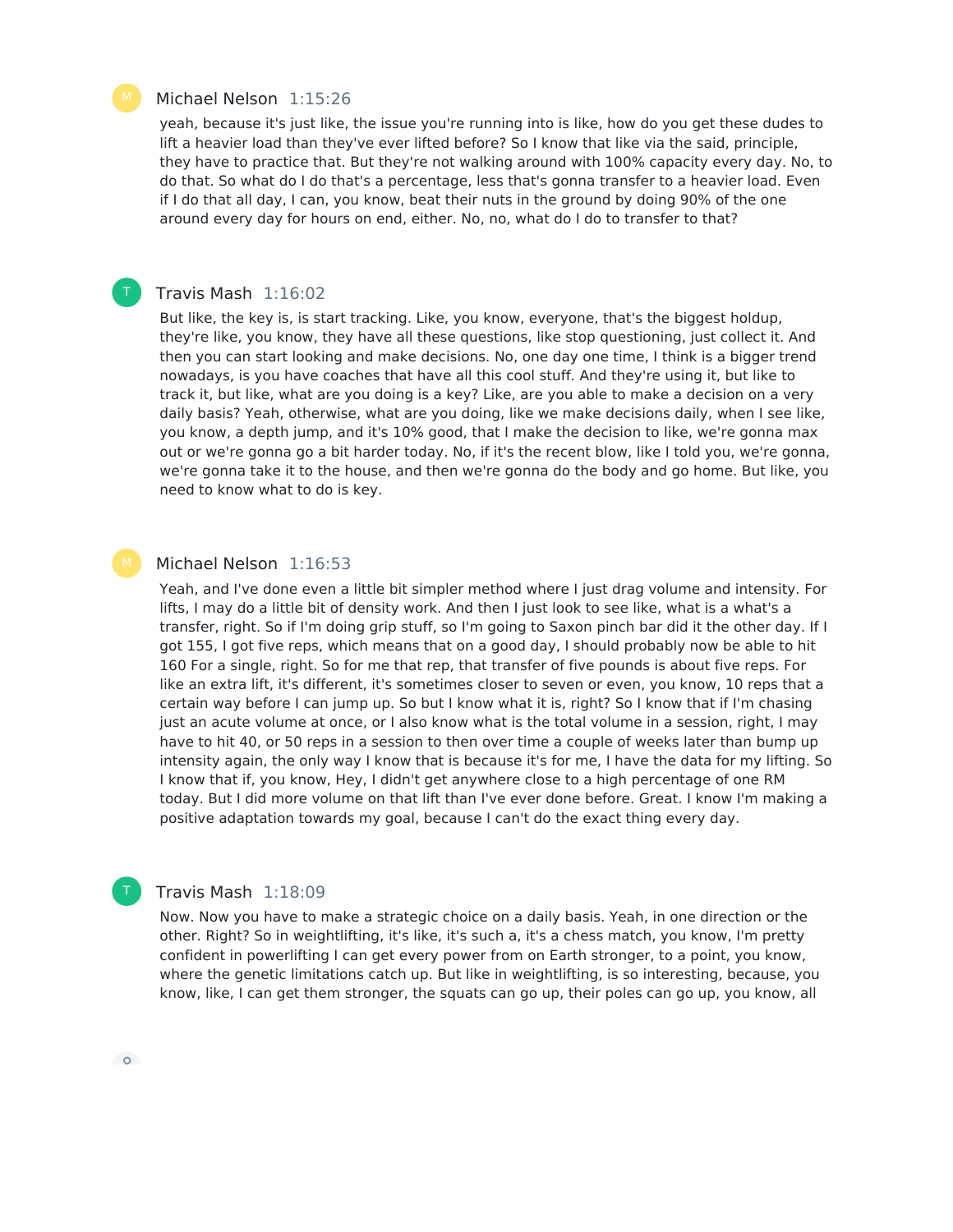the lifts might not, it might go down,

#### Travis Mash 1:18:43 T

could very easily go down. Because, you know, if I spent all this time getting your squat and pull up, I didn't do enough time on, you know, SNATCH and CLEAN jerking, which is that's the events. So it's a it's a fine line there. And it's another thing we track, which leads me to the point is like, we look at efficiency rating. So like, we look at like everything's based on the back squat. I mean, you could do it on anything doesn't really matter. You're looking at your anchor, right? It's just anchor. So they're really good, you know, front squat, compared to back squat, snatch, clean injure, all of it is related back and we look at you know, where are we efficient, inefficient, but you know you can do is take your data from the past and come up with as close to what's efficient as possible. Some people like a Nathan Dhamra, who has short femurs, the dude is going to squat a ton. And you're never going to get to that Russian beautiful number of x on this guy because he's going to squat 100 fast. He's not going to clean your 76% or 66% of that. Yeah, ever, you know, so like, what you do need to know is the individual you know, just to see if a guy has been training five years under Coach such as myself. He's going to be an efficient lifter he's gonna SNATCH and CLEAN JERK is going to look beautiful, you know, so but he is personal You know, efficiency rating, from back squat to stat? That's what you got to know. Because then I got to look and see, well, you know, Nathan, it just is incredibly strong. He might very well have a 50 pound increase in the squat in zero. No, you know, you got to look at other variables. But there are people who are like, who can literally clean insure what the front squat? Yeah, wow. Yeah, it's crazy. It's crazy. So that person just get on strong. But the key is, is you got to know the variables. Yeah, you can't guess. If you're guessing. You're definitely losing in this era in American weightlifting. Because like all the coaches, they're at the tip top. Now, it's a whole, a whole change in the dark. But every one of us is very good at collecting data and knowing what to do with it.

#### Michael Nelson 1:20:49

That's awesome. Yeah, that's all I got for my buddy Cal deeds. So he was saying that all his new programs he does with track athletes, swimming athletes, like he doesn't do them on as hockey players. Because he's like, yeah, it's all time. He's like, I know if they got faster, right? i i Maybe I made a hockey player, female hockey player faster. But it's hard for me to tell that I make her a better player, I gave her more capacity, I can show you that her lifts in the gym are better. But did that translate to make her a better player? He's like, Yeah, I can tell you a sprinter right away if they ran faster or not. Right.

#### Travis Mash 1:21:25

T

Right. I know. It's very hard. You train like a sport athlete, football player, baseball player, to know what kind of impact you know that we can have. It's interesting. You know, there are variables, I believe, if you're good at biomechanics, I think there are certain variables, though diamond, I can quantify it to see, look, I give you the ability to swing your bat faster. I know

 $\cup$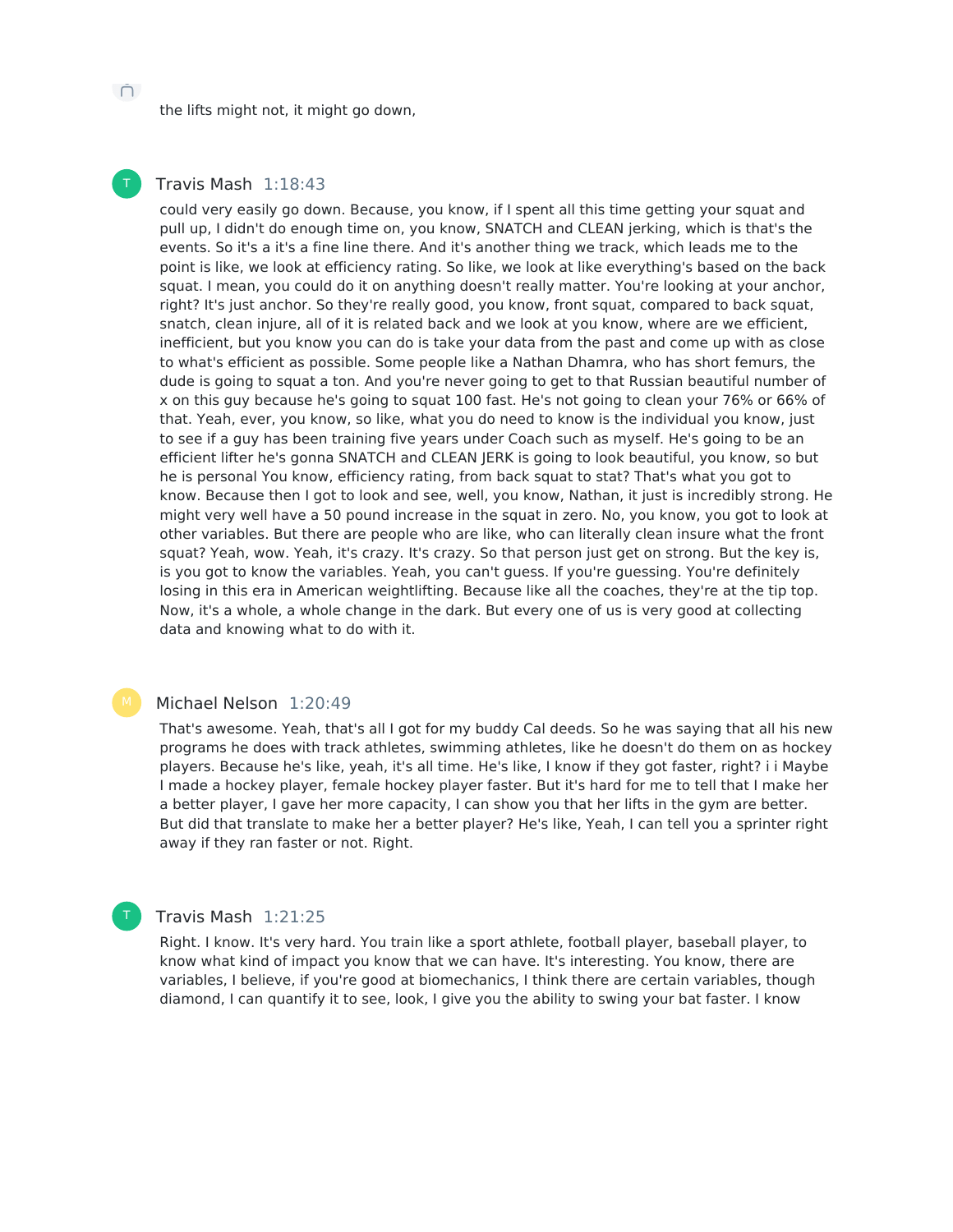that because you know, I had the data, but you still gotta hit the ball. So yeah, that's up to you and your baseball coach. I love teaching baseball. But you know, your your angular velocity has improved. So go do something with it. You know, I mean, like, yeah, I love mechanics.

#### Michael Nelson 1:22:07

Yeah, it's, it's interesting, like I originally did my Master's in mechanical engineering. So I suffered through kinematics, biomechanics, all that shit. Like, initially, I was going to do internal bone fixation was going to be my original projects, but I never got funding. So I ended up having to go to the Center for Biomedical Engineering, they ended up doing heat transfer stuff instead. So I had to go back and teach myself heat transfer from thermo to heat transfer, one conduction heat transfer. But I wish I would have stayed more in the bio mechanics area to actually use it. But I've got to, you know, suffered through all the classes.

## Travis Mash 1:22:43

T

It's like something about biomechanics. It's like, I think the advantage of going back to school at my age because I've been so involved in athletics, and coaching, high level athletics. Now, when I'm talking biomechanics, it like immediately in my brain, there's an image of an athlete, Julian's talking about and I'm thinking to myself, what I could have done better. And so like, it just immediately clicks, and I merely take it back to my, you know, my athletes and go to work with it. Big advantage, man. So I would say anyone listening, you know, go coach for a while, then go back, it'll be much better. Because I listened to my younger athletes who are in exercise science. And like, they, they just don't get it. They, you know, like, I can hear the way they talk. You know, they're going to biomechanics, and they're just trying to survive, and like you guys, you know, but they'll have to figure that out. I'm trying to teach them but time, right, like, yeah,

#### Michael Nelson 1:23:40

yeah, that's hard. Last question. We'll wrap up is, you mentioned flywheels. My bias is that I just got one of the K box, shout out to Essentrics. I didn't get any discounts from them. But I think they make high quality stuff. And the main reason I got is I kind of wanted it for years is that I don't do any Olympic weightlifting. But I know, as I'm getting older, my rate of force development is going to drop off if I don't do anything. And for me, like kiteboarding is probably my main thing. And if I screw up a jumping and dropped out of the sky, 20 feet like a sack of potatoes. What if you say you do what? kiteboarding? Oh,





T

### Michael Nelson 1:24:21

So if I'm up in the air, and I screw up, the impacts a pretty high rate of force development. So I know what gravity is. Yeah, gravity thing still works. So I'm like, maybe it should just as I get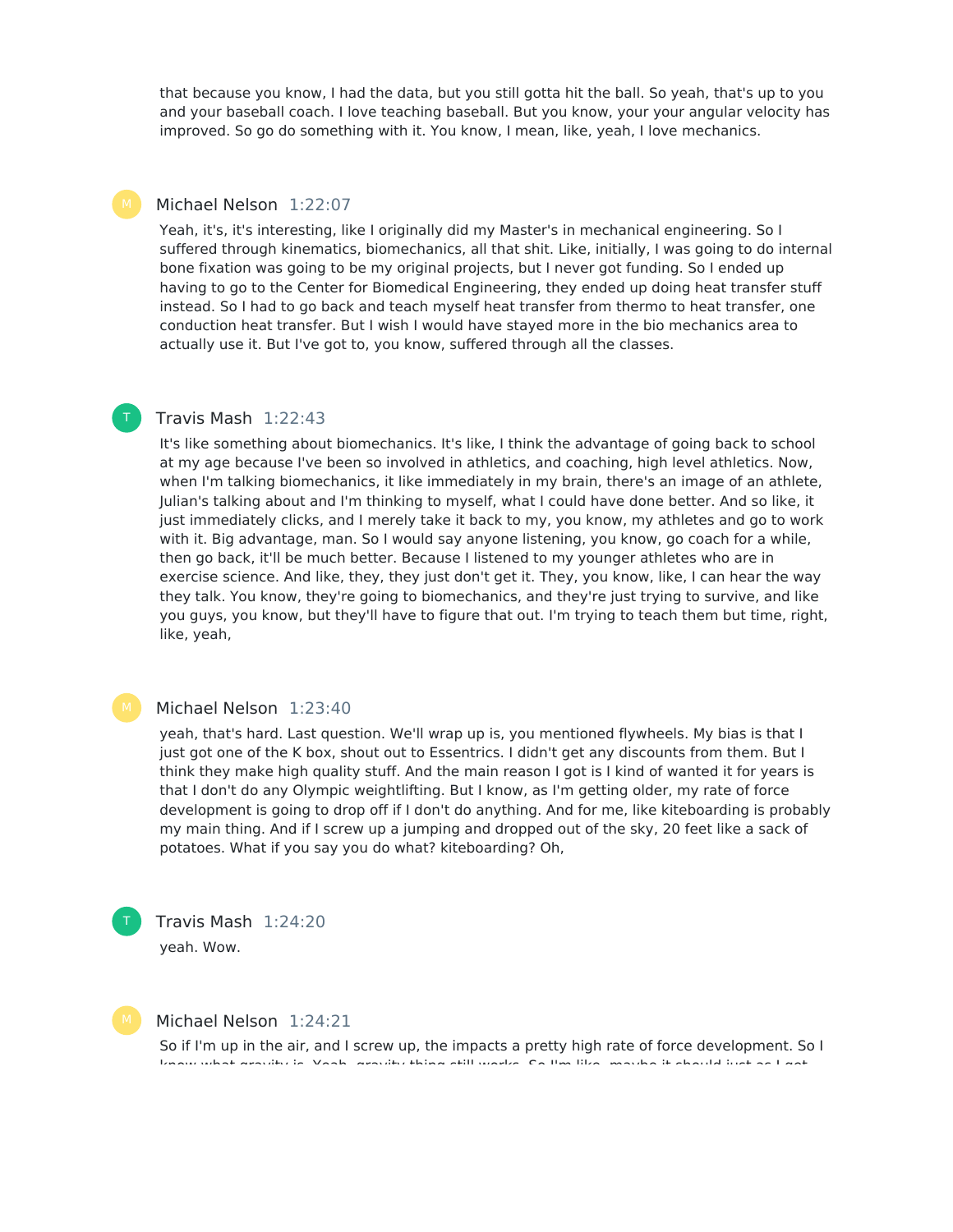know what gravity is. Yeah, gravity thing still works. So I'm like, maybe it should just as I get older, do something like that. And what I found was like with the flywheel stuff, it's, at least I'd like your opinion is, it was a good way of creating force in a safe way, without worrying a lot about form, and actually even noticed that getting a little bit I don't know soft or different with the form was actually better on a flywheel. Like I could get away doing a high pull on a fly wheel and that it felt pretty good where if I do with a bar, I don't have the skill to do that, well, there was something about I have to exert force because it's pulling down. And then when I reverse it's doing the opposite. So I have this constant force vector I'm working against versus a bar has, you know, all the different mechanics associated with it. Right?

## Travis Mash 1:25:21

T

So I think that the fly will as got way more applications than people even though is is to say you're, I think you're totally right. My athletes that do it normally, I I've saved it at this point, because I only have one shout out to Kratos Kabuki is Oh, yeah. And he's coming out with one, it's gonna be even cooler, because we're gonna have ways to monitor velocity. And he told me the variables. So now it's gonna be even cooler for a guy like me, because he's gonna have some data points I can look at. Yeah, but let me give you some anecdotal evidence. I had two my athletes. The one being the best athlete I've coached in my entire life, Ryan Grendel and he's the one who like, right now appears to be on track for the Olympics 2020 For not only making it but potentially meddling. So one of the strongest, most explosive guys in the entire world right now. I put him on that for one week. And so one week later, his vertical went from 37 inches to 40 inches, nothing else changed. Wow, no volume changes, no weight changes, nothing else changed. And there was a three inch increase, well, then I started putting more and more people. And I've noticed exact same trend. It's been crazy, which is the key is how you do it, you know, because, you know, you can just do it, like guys like us can do it, you can get BurgerFi I think, I think it's hard to beat the, you know, the firewall for hypertrophy, simply because you got the speed or the centric, which a lot of people don't talk about, which has got a, you know, there's a high correlation to the speed of the eccentric, and hypertrophy, especially faster twitch fibers. And yep, so doing that the key would be the way we do it, is we find ways to overload the citric portion. So like you could do, you could do a two leg, you know, a bilateral, like RDL and then switch the centric to a unilateral RDL.

Michael Nelson 1:27:20

It's like a two one type thing is like, right? Yeah,



## Travis Mash 1:27:23

that has been the big difference, you know, because, you know, we're thinking, I need to improve, especially the hip, knee and ankle joints, I need to, you know, I need to, you know, make those joints more elastic. And so it has been a miracle so far. So like anyone listening, I would probably at least look deeper. The key would be in the way you use it. Anyway, so. So yeah, I love it. I can't wait to get the new one where I can get, you know, some more quantifiable data points. Versus right now all I can tell you is like, you know, we just did X sets for this long, right? Who knows how much you know, force or power? Lead? Yeah, right. I have no idea. But soon I'll be able to put down on that. And I can have way more than just anecdotal evidence. But like, it's been really cool. Even like the RSI everybody that did it. There are their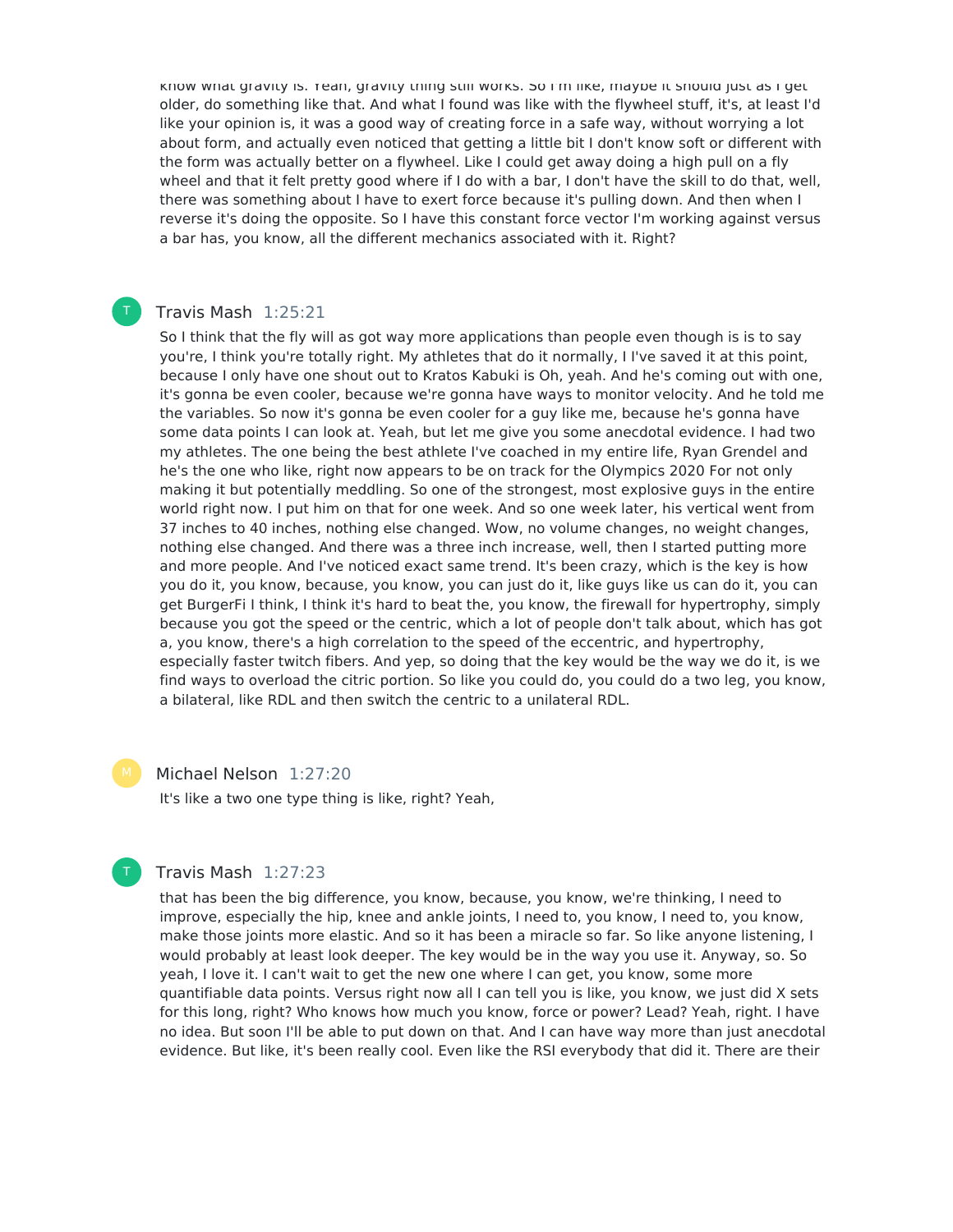RSS score went up. And you're talking about high level weightlifters? So like to have any kind of change? Oh, yeah. That's you? Yes. Well, you what you got to think about is elasticity. Because like you centrically especially, you're looking like Titan, you know, the protein film that's responsible for it, not solely

## $\beta$

one of them with one of them. Right? Right. Yeah.



## Travis Mash 1:28:41

All I can say anecdotally is that something with the flywheel that speed, et cetera, there's a big there's a big difference. And especially for weightlifting, it was a huge difference for the one guy that it was the highest level I've ever coached. Which is even as you know, more dramatic. Yeah, it was a rookie, I could do anything. He gets better. Yeah, this this guy. It opened my eyes so like, the fly will not have ones definitely at least be looking into it.



#### Michael Nelson 1:29:09

I think. Have you seen the new? I think it's from 1080 sprint, the machine they have that looks like a smith machine that's programmable with all rates of force development and everything.



## Travis Mash 1:29:20

No, but you can bet I will. For sure. Look it up. Yeah, but



#### Michael Nelson 1:29:24

shout out to Cal Dietz I was one so I got to try it. He gets all the toys. I know. I was asking him like, that's pretty cool. Like, how much does that he's like, about 50,000? Like, no, not putting that in my garage?



#### Travis Mash 1:29:36

Like, no, man. I'm not doing that. But you know if I can like work a bill with \$1,000



to research on it.



Travis Mash 1:29:47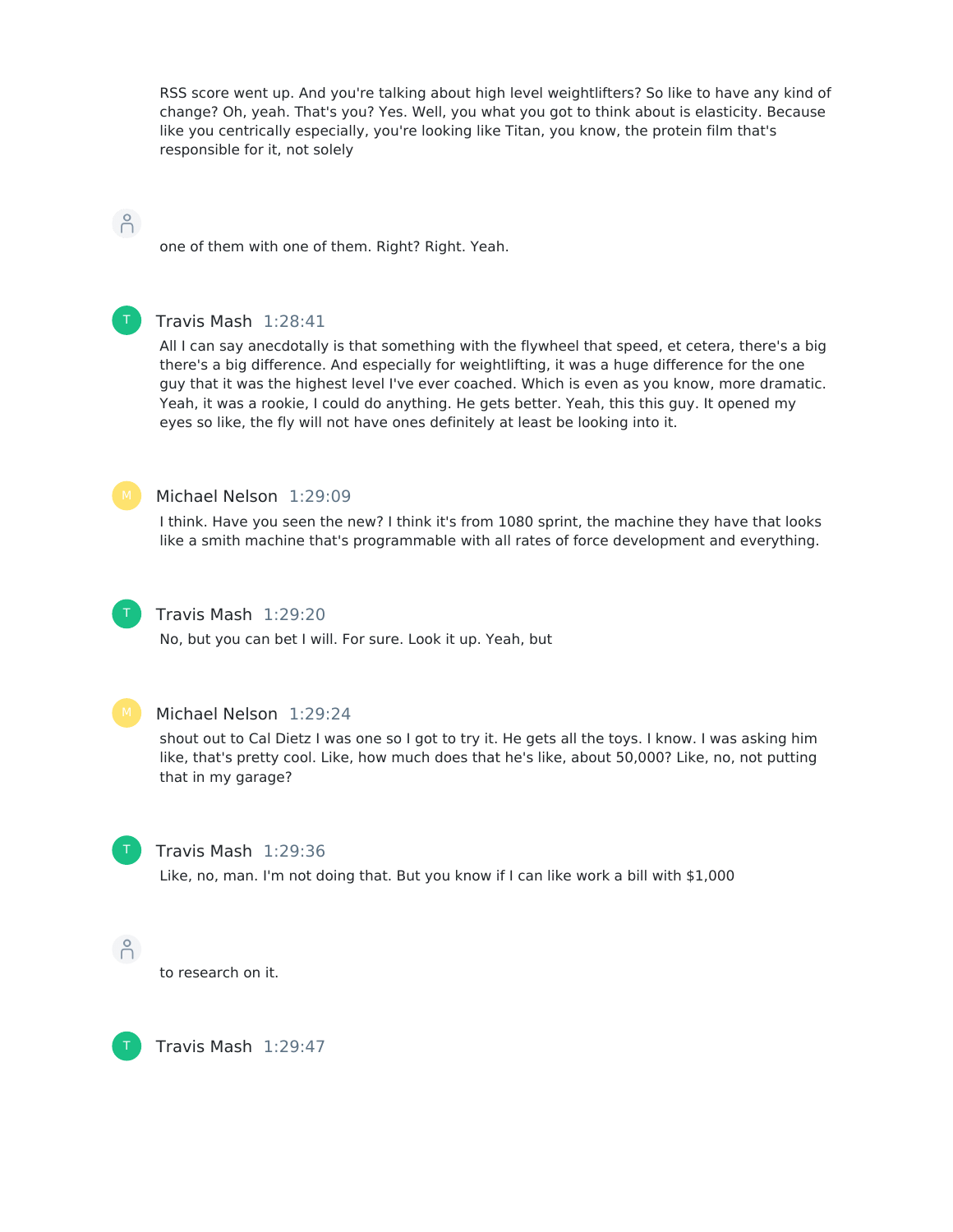I will. That's all I got for him. But tell me what is from who again?

### Michael Nelson 1:29:53

So have you seen the 10 at Sprint? I know that yes. Yeah. So same company, but they took the concept and they slider to what looks like a smith machine. Right. And what's cool is you can program completely independent concentric and eccentric, I think it might be electromagnetics. I'm not sure how it runs, right. So like you could do a very low eccentric. Yeah, you could do a fastI centric and have it stop at a certain point, you could have a do resisted concentrix. And it gives you all of the data and the feedback. You could have it be more quote, unquote, open ended where, okay, do a very slow eccentric and now create as much force as you can concentric and it will measure how much force was created.

#### Travis Mash 1:30:33 T

I would deadly spend a lot time. Well, the key is like if you have an athlete who's not very elastic, I would never spend time on the cities. He said, Yeah, right. Right. Right. Right. Yeah. Which is, I think Cal DC is really the one that put me on this journey. I'm on what's read his book, try phasic training. You know, like, you know, all of us, none of us ever, like does exactly. We all got our Yeah, their own thoughts. But it definitely led me to start looking at those individually. And we definitely look at you said two concentric isometric. apart from one another. At certain phases. Yeah. Yeah. Anyway,



#### Michael Nelson 1:31:12

cool. Yeah. So where can people find out more about you? I appreciate all your time. Today. You can



#### Travis Mash 1:31:17

go to Mesh elite performances are mesh li.com is our website. You can go to messy performance on Instagram. But I really enjoy talking to people on Twitter, because it's it's small.

You still use Twitter?



 $\beta$ 

#### Travis Mash 1:31:31

I love it. Especially there's a lot of strength coaches on there. Yes. Like it's an audience that, you know, that's the people I'm working with. So yeah, get on there. And we have very to the point conversations, mainly about all these things. We just talked about how the monitoring gay people strong. No, say stuff like that. That's on Twitter. It's at Nestle.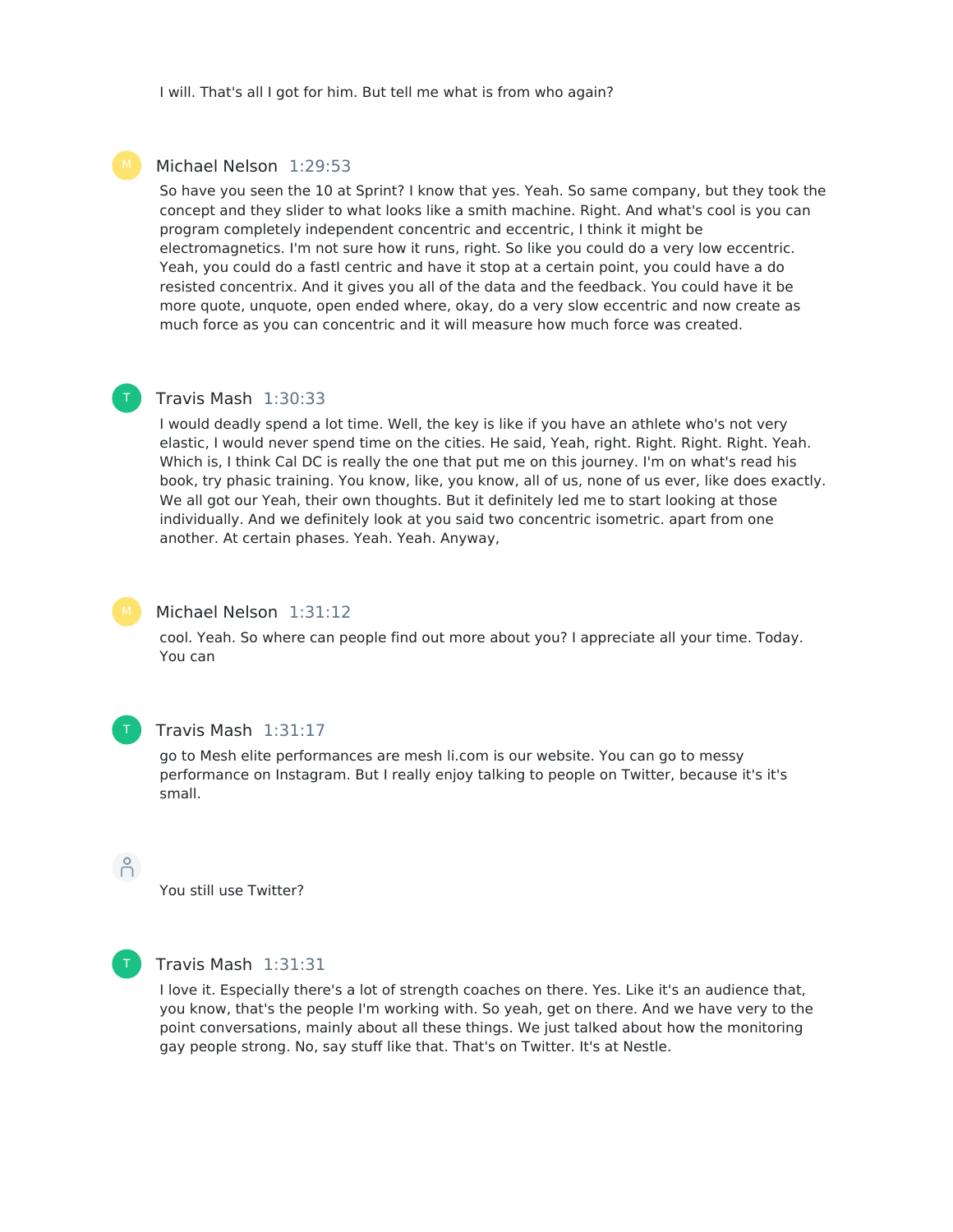### Michael Nelson 1:31:51

Right, and you do online programming for athletes then to through the company. Also, if people are interested, yeah, me

## T

#### Travis Mash 1:31:57

naturally calm. And we're, we're, we're making a transition not away from that. But the focus is going to be more on courses, like teaching coaches, you know how to I what I really want to do is I want to make the science easier to, you know, discern the information and how to apply it to these coaches, because they're already overwhelmed. Take a high school coach, you know, he's coaching 100 athletes a day. And then you're saying, hey, you need to learn physics? And if so, this stuff, yeah, I'm just gonna take the stuff that you need to know, make it digestible and applicable. So that's the focus of our company now. So

#### Michael Nelson 1:32:36

yeah, and you also have a course, through stronger experts or buddy, Phil,

## Travis Mash 1:32:39

weightlifting, and I plan on working on an athlete monitoring course, this everything we talked about, trying to make that information. Easy. It was, there's a course at an Orion University called Le myosin is unbelievable. But you know, you got to pay some dorium, 1000s and 1000s for this course, with someone like try to make it at a better price point and easier to digest. You know, take away take out all the stuff that I didn't need and leave the stuff I did. And so that that is what's coming next is athlete monitoring.

T

#### Michael Nelson 1:33:13

Cool. Yeah. Awesome. Well, thank you so much for all your time today and enjoy the Arnauld Good luck to all your athletes there. And again, really appreciate the time I learned a lot and thank you for sharing so much with all the people listening to I'm sure they really appreciate it which is great. Are you going in? No, unfortunately, I'm not I we've gotten the past Well, we haven't gotten into COVID years but we went a couple of years before and it's always fun like I like it but at the same point I only go if I know people they're competing and right. Like I stay out of the Expo on Saturday and it's just it's fun just to see people but once you've been to the Arnold multiple times, like it's it's kind of the same unless you know athletes are competing and stuff and yeah, the last year I was out there, my buddy Ben Pakulski called me on Saturday he's like, hey, just want to come down and do a podcast and just hang out we're like sure so we just went to his Airbnb did a podcast hung out with him Saturday afternoon and avoided the expo no one I knew was competing. We saw him compete in the morning and right so it's fun but not gonna make it this year.

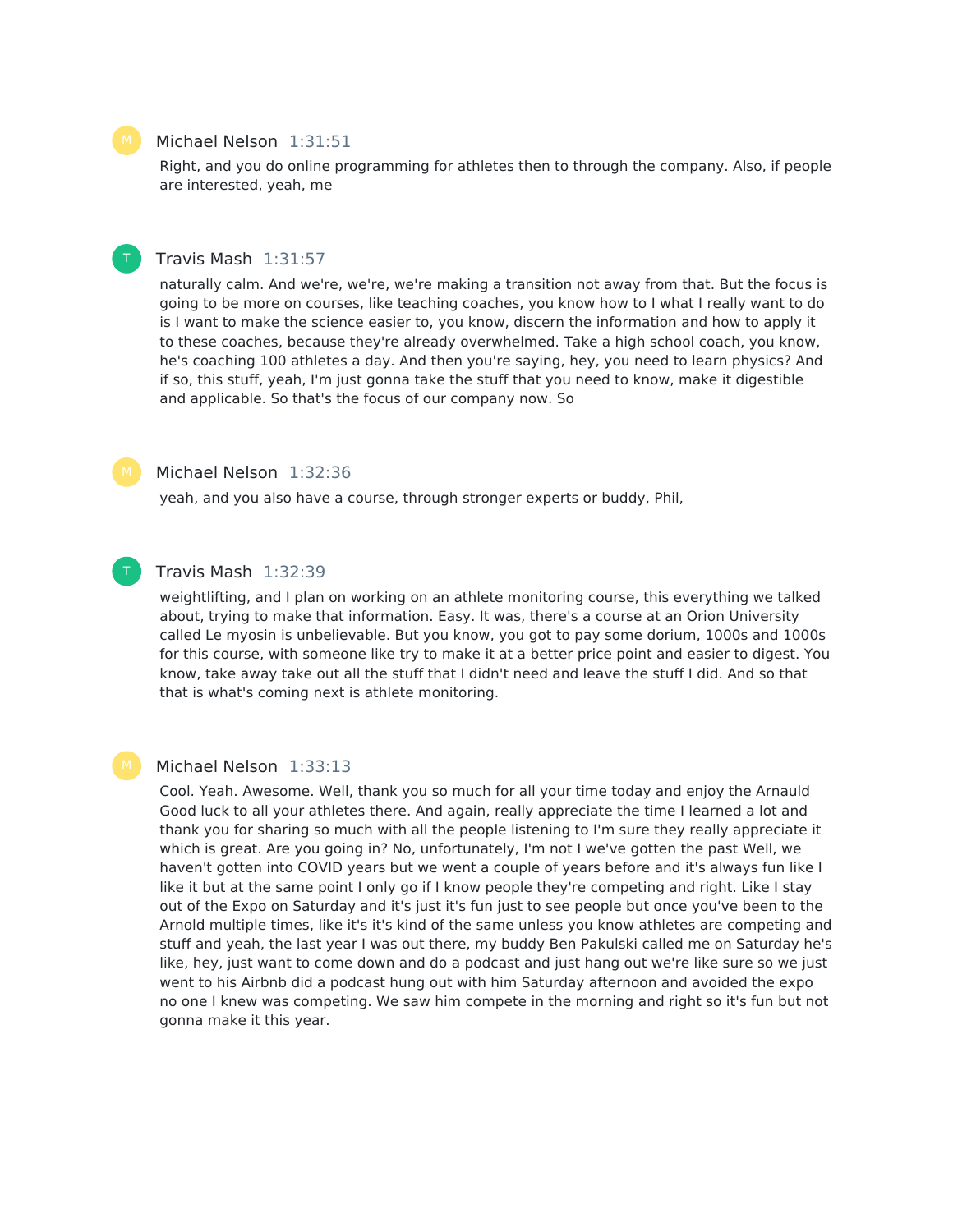## Travis Mash 1:34:16

We just have like competing or I definitely would not go so crazy. That expos like Yeah,

## Michael Nelson 1:34:25

yeah, I remember one year I had to do a talk for EA there. And I gave myself a half hour to get from one end of the expo or cross upstairs to where the room was for you. And I thought I was gonna have like more than enough time but I'm like trying to Saturday and I was an idiot went in there got stuck on the other side. And it took me 25 minutes to get to the room. I was like, Oh my God.



T

#### Travis Mash 1:34:45

Yeah, man. It's insane. It's like 300,000 people in that convention center. It's like the the population of Columbus Ohio increases 300 I don't know what it will be you know, cuz this is the first one Since COVID, yeah,



#### Michael Nelson 1:35:01

probably a little bit less, but in the past.



#### Travis Mash 1:35:04

Yeah, I hope we don't. It's gonna be a super spreader. Exactly. Yeah. I mean, not me. I just had a few weeks ago, so I'm good now, but okay. See your world? Out? Yeah, you're screwed. Yeah. I'm good. All right.



#### Michael Nelson 1:35:22

Yeah. Awesome, man. Thank you so much.



#### Travis Mash 1:35:25

Thank you so much for having me on.



I appreciate Oh, no



Michael Nelson 1:35:28